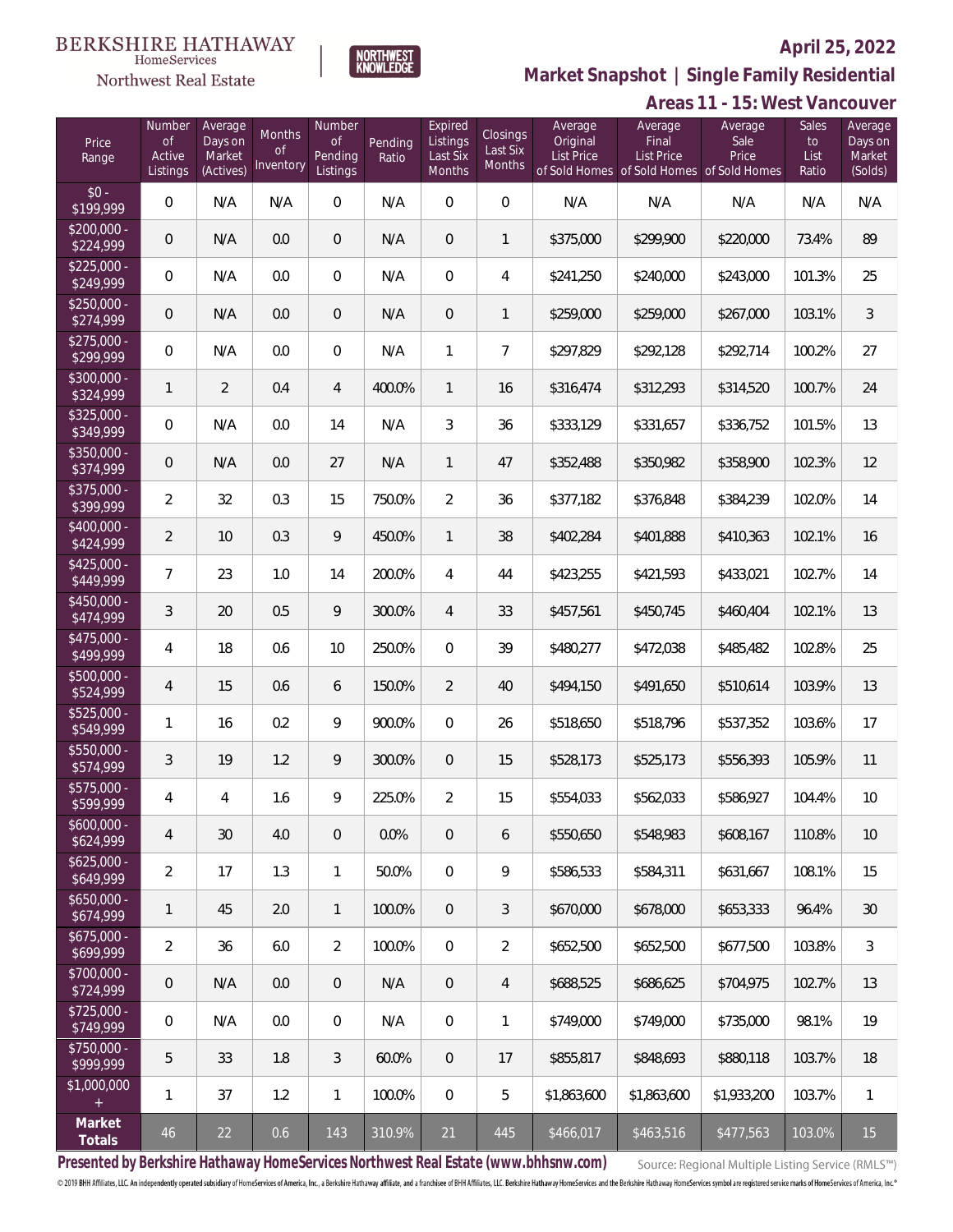

NORTHWEST<br>KNOWLEDGE

Northwest Real Estate

**Market Snapshot | Single Family Residential**

|                                  |                                           |                                           |                                      |                                            |                  |                                           |                                |                                          |                                                                                    | Areas 20 - 25: East Vancouver |                              |                                         |
|----------------------------------|-------------------------------------------|-------------------------------------------|--------------------------------------|--------------------------------------------|------------------|-------------------------------------------|--------------------------------|------------------------------------------|------------------------------------------------------------------------------------|-------------------------------|------------------------------|-----------------------------------------|
| Price<br>Range                   | Number<br><b>of</b><br>Active<br>Listings | Average<br>Days on<br>Market<br>(Actives) | Months<br><sub>of</sub><br>Inventory | Number<br><b>of</b><br>Pending<br>Listings | Pending<br>Ratio | Expired<br>Listings<br>Last Six<br>Months | Closings<br>Last Six<br>Months | Average<br>Original<br><b>List Price</b> | Average<br>Final<br><b>List Price</b><br>of Sold Homes of Sold Homes of Sold Homes | Average<br>Sale<br>Price      | Sales<br>to<br>List<br>Ratio | Average<br>Days on<br>Market<br>(Solds) |
| $$0 -$<br>\$249,999              | $\overline{0}$                            | N/A                                       | 0.0                                  | $\boldsymbol{0}$                           | N/A              | 0                                         | $\overline{2}$                 | \$212,450                                | \$212,450                                                                          | \$202,500                     | 95.3%                        | 23                                      |
| $$250,000 -$<br>\$274,999        | $\overline{0}$                            | N/A                                       | N/A                                  | 0                                          | N/A              | 0                                         | $\mathbf 0$                    | N/A                                      | N/A                                                                                | N/A                           | N/A                          | N/A                                     |
| $$275,000 -$<br>\$299,999        | $\overline{0}$                            | N/A                                       | 0.0                                  | $\mathbf{0}$                               | N/A              | 0                                         | 3                              | \$306,267                                | \$289,600                                                                          | \$282,667                     | 97.6%                        | 13                                      |
| \$300,000 -<br>\$324,999         | $\mathsf{O}\xspace$                       | N/A                                       | 0.0                                  | $\theta$                                   | N/A              | 0                                         | 5                              | \$307,980                                | \$305,980                                                                          | \$312,200                     | 102.0%                       | $\overline{7}$                          |
| \$325,000 -<br>\$349,999         | $\overline{0}$                            | N/A                                       | 0.0                                  | 0                                          | N/A              | 0                                         | 23                             | \$333,391                                | \$333,309                                                                          | \$336,442                     | 100.9%                       | 10                                      |
| \$350,000 -<br>\$374,999         | $\mathbf{1}$                              | 6                                         | 0.1                                  | 5                                          | 500.0%           | $\mathbf{1}$                              | 62                             | \$355,016                                | \$353,971                                                                          | \$362,955                     | 102.5%                       | 12                                      |
| $$375,000 -$<br>\$399,999        | $\mathbf{1}$                              | $\overline{7}$                            | 0.0                                  | 19                                         | 1,900.0%         | 5                                         | 141                            | \$388,197                                | \$385,227                                                                          | \$388,412                     | 100.8%                       | 15                                      |
| $$400,000 -$<br>\$424,999        | 4                                         | 8                                         | 0.2                                  | 39                                         | 975.0%           | $\overline{2}$                            | 146                            | \$403,237                                | \$402,292                                                                          | \$410,755                     | 102.1%                       | 14                                      |
| \$425,000 -<br>\$449,999         | 11                                        | 22                                        | 0.4                                  | 56                                         | 509.1%           | 4                                         | 150                            | \$427,242                                | \$425,885                                                                          | \$434,801                     | 102.1%                       | 12                                      |
| \$450,000 -<br>\$474,999         | 14                                        | 13                                        | 0.7                                  | 25                                         | 178.6%           | 0                                         | 118                            | \$443,791                                | \$442,478                                                                          | \$458,370                     | 103.6%                       | 10                                      |
| \$475,000 -<br>\$499,999         | 5                                         | 22                                        | 0.4                                  | 21                                         | 420.0%           | 1                                         | 77                             | \$471,569                                | \$472,125                                                                          | \$484,636                     | 102.7%                       | 18                                      |
| \$500,000 -<br>\$524,999         | 6                                         | 11                                        | 0.7                                  | 12                                         | 200.0%           | 5                                         | 50                             | \$492,041                                | \$493,567                                                                          | \$510,980                     | 103.5%                       | 14                                      |
| \$525,000 -<br>\$549,999         | 6                                         | 22                                        | 0.7                                  | 14                                         | 233.3%           | 1                                         | 54                             | \$520,093                                | \$517,789                                                                          | \$534,495                     | 103.2%                       | 13                                      |
| $$550,000 -$<br>\$574,999        | 1                                         | 11                                        | 0.1                                  | 9                                          | 900.0%           | $\mathbf{1}$                              | 41                             | \$542,498                                | \$540,744                                                                          | \$558,911                     | 103.4%                       | 12                                      |
| $$575,000 -$<br>\$599,999        | 5                                         | 19                                        | 1.6                                  | 8                                          | 160.0%           | 1                                         | 19                             | \$570,863                                | \$566,284                                                                          | \$586,784                     | 103.6%                       | 14                                      |
| $$600,000 -$<br>\$624,999        | 3                                         | 123                                       | 0.7                                  | $\overline{2}$                             | 66.7%            | $\mathbf 0$                               | 26                             | \$590,673                                | \$594,376                                                                          | \$609,980                     | 102.6%                       | 14                                      |
| \$625,000.<br>\$649,999          | $\mathbf{1}$                              | 26                                        | 0.4                                  | $\overline{4}$                             | 400.0%           | 1                                         | 14                             | \$613,714                                | \$605,500                                                                          | \$630,214                     | 104.1%                       | 22                                      |
| $$650,000 -$<br>\$674,999        | 1                                         | $\overline{4}$                            | 0.4                                  | 5                                          | 500.0%           | $\overline{0}$                            | 16                             | \$630,037                                | \$633,620                                                                          | \$657,951                     | 103.8%                       | 19                                      |
| $$675,000 -$<br>\$699,999        | $\overline{2}$                            | $\overline{4}$                            | 1.3                                  | 5                                          | 250.0%           | 0                                         | 9                              | \$656,889                                | \$658,000                                                                          | \$686,333                     | 104.3%                       | 8                                       |
| $\sqrt{$700,000}$ -<br>\$724,999 | 1                                         | 185                                       | 0.7                                  | $\theta$                                   | 0.0%             | $\overline{0}$                            | 9                              | \$690,894                                | \$688,238                                                                          | \$706,556                     | 102.7%                       | 19                                      |
| $$725,000 -$<br>\$749,999        | $\overline{0}$                            | N/A                                       | 0.0                                  | 4                                          | N/A              | 0                                         | 8                              | \$708,463                                | \$722,792                                                                          | \$733,567                     | 101.5%                       | 23                                      |
| $$750,000 -$<br>\$799,999        | 1                                         | $\overline{4}$                            | 0.8                                  | $\overline{2}$                             | 200.0%           | $\mathbf{1}$                              | 8                              | \$729,949                                | \$744.178                                                                          | \$768,391                     | 103.3%                       | 20                                      |
| $$800,000 -$<br>\$899,999        | 1                                         | 32                                        | 0.4                                  | 4                                          | 400.0%           | $\overline{2}$                            | 16                             | \$821,319                                | \$817,319                                                                          | \$846,875                     | 103.6%                       | 28                                      |
| $$900.000 -$<br>\$999,999        | 1                                         | 172                                       | 0.9                                  | $\overline{2}$                             | 200.0%           | $\overline{0}$                            | $\overline{7}$                 | \$923,964                                | \$931,971                                                                          | \$945,000                     | 101.4%                       | 21                                      |
| \$1,000,000                      | 6                                         | 132                                       | 3.6                                  | 6                                          | 100.0%           | 5                                         | 10                             | \$1,458,990                              | \$1,422,490                                                                        | \$1,448,801                   | 101.8%                       | 42                                      |
| Market<br>Totals                 | 71                                        | 35                                        | 0.4                                  | 242                                        | 340.8%           | 30 <sup>°</sup>                           | 1014                           | \$469,997                                | \$468,690                                                                          | \$480,579                     | 102.5%                       | 14                                      |

**Presented by Berkshire Hathaway HomeServices Northwest Real Estate (www.bhhsnw.com)**

Source: Regional Multiple Listing Service (RMLS™)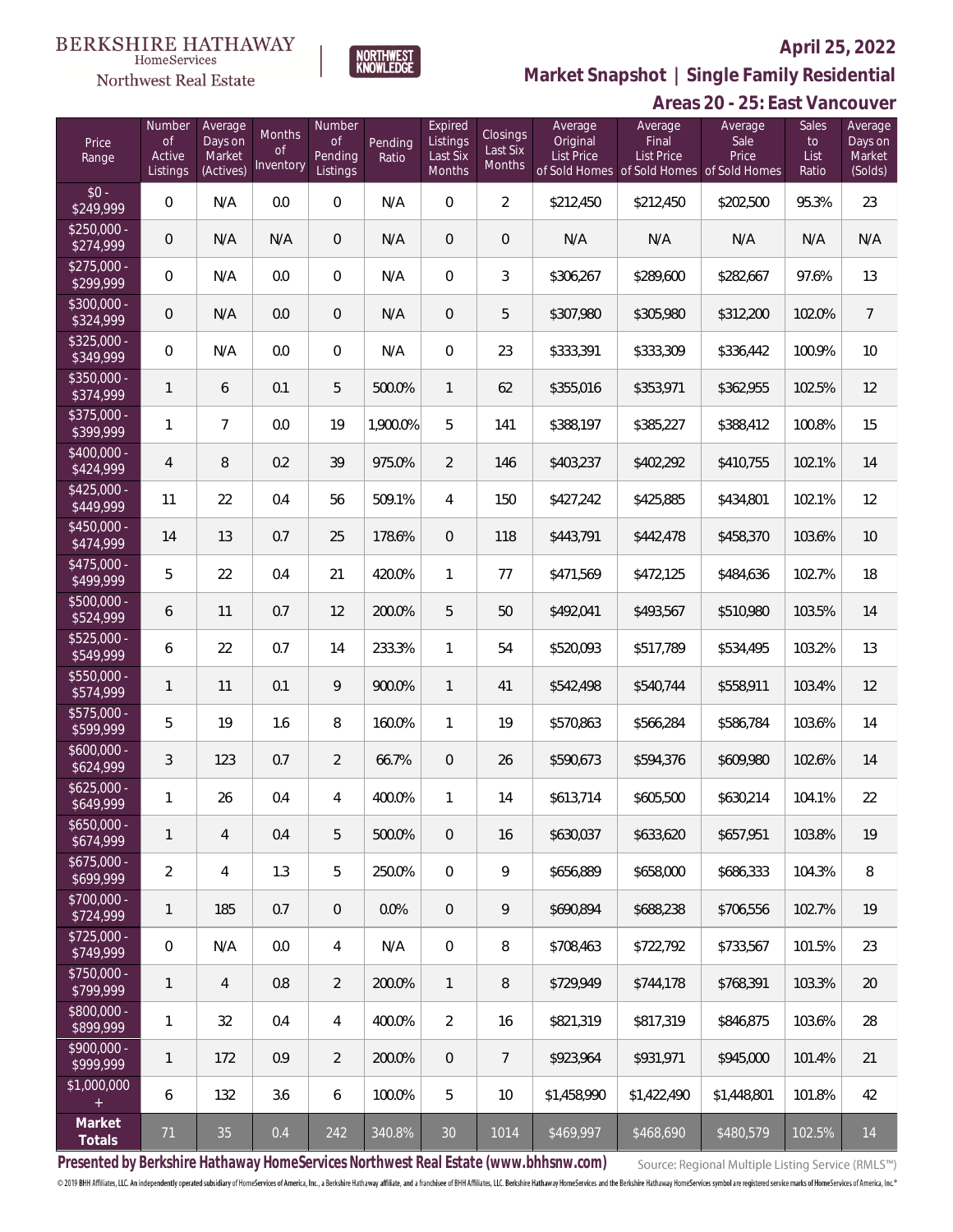#### **BERKSHIRE HATHAWAY** HomeServices





# **April 25, 2022**

**Market Snapshot | Single Family Residential**

| Price<br>Range            | Number<br>$\mathsf{of}$<br>Active<br>Listings | Average<br>Days on<br>Market<br>(Actives) | Months<br><sub>of</sub><br>Inventory | Number<br><b>of</b><br>Pending<br>Listings | Pending<br>Ratio | Expired<br>Listings<br>Last Six<br><b>Months</b> | Closings<br>Last Six<br>Months | Average<br>Original<br><b>List Price</b> | Average<br>Final<br><b>List Price</b><br>of Sold Homes of Sold Homes of Sold Homes | Average<br>Sale<br>Price | <b>Sales</b><br>to<br>List<br>Ratio | Average<br>Days on<br>Market<br>(Solds) |
|---------------------------|-----------------------------------------------|-------------------------------------------|--------------------------------------|--------------------------------------------|------------------|--------------------------------------------------|--------------------------------|------------------------------------------|------------------------------------------------------------------------------------|--------------------------|-------------------------------------|-----------------------------------------|
| $$0 -$<br>\$249,999       | $\mathbf{0}$                                  | N/A                                       | N/A                                  | $\overline{0}$                             | N/A              | $\overline{0}$                                   | $\overline{0}$                 | N/A                                      | N/A                                                                                | N/A                      | N/A                                 | N/A                                     |
| $$250.000 -$<br>\$299,999 | $\mathbf 0$                                   | N/A                                       | N/A                                  | $\overline{0}$                             | N/A              | $\overline{0}$                                   | $\overline{0}$                 | N/A                                      | N/A                                                                                | N/A                      | N/A                                 | N/A                                     |
| $$300,000 -$<br>\$324,999 | 0                                             | N/A                                       | N/A                                  | $\mathbf{0}$                               | N/A              | $\overline{0}$                                   | 0                              | N/A                                      | N/A                                                                                | N/A                      | N/A                                 | N/A                                     |
| $$325,000 -$<br>\$349,999 | $\mathbf 0$                                   | N/A                                       | N/A                                  | $\overline{0}$                             | N/A              | $\overline{0}$                                   | $\overline{0}$                 | N/A                                      | N/A                                                                                | N/A                      | N/A                                 | N/A                                     |
| \$350,000 -<br>\$374,999  | 0                                             | N/A                                       | 0.0                                  | $\mathbf{0}$                               | N/A              | 1                                                | 4                              | \$364,995                                | \$367,853                                                                          | \$367,853                | 100.0%                              | 12                                      |
| $$375,000 -$<br>\$399,999 | $\mathbf 0$                                   | N/A                                       | 0.0                                  | $\overline{0}$                             | N/A              | $\overline{0}$                                   | 14                             | \$382,781                                | \$381,071                                                                          | \$382,025                | 100.3%                              | 9                                       |
| \$400,000 -<br>\$424,999  | 0                                             | N/A                                       | 0.0                                  | 5                                          | N/A              | 3                                                | 11                             | \$416,326                                | \$417,296                                                                          | \$415,478                | 99.6%                               | 14                                      |
| $$425,000 -$<br>\$449,999 | 5                                             | 35                                        | 1.3                                  | 9                                          | 180.0%           | 5                                                | 23                             | \$431,982                                | \$430,600                                                                          | \$440,900                | 102.4%                              | 11                                      |
| \$450,000 -<br>\$474,999  | 4                                             | 50                                        | 1.0                                  | $\overline{7}$                             | 175.0%           | 4                                                | 23                             | \$451,465                                | \$449,991                                                                          | \$460,683                | 102.4%                              | 23                                      |
| \$475,000 -<br>\$499,999  | 5                                             | 18                                        | 1.2                                  | 6                                          | 120.0%           | $\overline{2}$                                   | 25                             | \$472,096                                | \$472,108                                                                          | \$484,551                | 102.6%                              | 15                                      |
| \$500,000 -<br>\$524,999  | 0                                             | N/A                                       | 0.0                                  | 3                                          | N/A              | $\mathbf{0}$                                     | 12                             | \$500,830                                | \$497,080                                                                          | \$511,575                | 102.9%                              | 14                                      |
| \$525,000 -<br>\$549,999  | $\mathbf 0$                                   | N/A                                       | 0.0                                  | 5                                          | N/A              | $\overline{2}$                                   | 13                             | \$523,492                                | \$520,800                                                                          | \$536,346                | 103.0%                              | 12                                      |
| \$550,000 -<br>\$574,999  | $\overline{2}$                                | 25                                        | 0.5                                  | $\overline{2}$                             | 100.0%           | $\overline{2}$                                   | 23                             | \$536,757                                | \$537,739                                                                          | \$560,252                | 104.2%                              | 9                                       |
| $$575,000 -$<br>\$599,999 | $\mathbf 0$                                   | N/A                                       | 0.0                                  | 8                                          | N/A              | 3                                                | 15                             | \$572,933                                | \$569,667                                                                          | \$583,220                | 102.4%                              | 16                                      |
| $$600,000 -$<br>\$624,999 | $\boldsymbol{0}$                              | N/A                                       | 0.0                                  | $\overline{0}$                             | N/A              | 1                                                | $\overline{7}$                 | \$559,654                                | \$559,654                                                                          | \$606,000                | 108.3%                              | 4                                       |
| $$625,000 -$<br>\$649,999 | 1                                             | 18                                        | 0.5                                  | 2                                          | 200.0%           | $\overline{0}$                                   | 12                             | \$607,558                                | \$606,850                                                                          | \$633,233                | 104.3%                              | 20                                      |
| $$650,000 -$<br>\$674,999 | 0                                             | N/A                                       | 0.0                                  | $\overline{2}$                             | N/A              | 0                                                | 5                              | \$634,600                                | \$642,600                                                                          | \$656,800                | 102.2%                              | 9                                       |
| $$675,000 -$<br>\$699,999 | $\mathbf{1}$                                  | 5                                         | 0.5                                  | 2                                          | 200.0%           | $\overline{0}$                                   | 11                             | \$673,864                                | \$677,318                                                                          | \$686.355                | 101.3%                              | 18                                      |
| $$700,000 -$<br>\$724,999 | 0                                             | N/A                                       | 0.0                                  | $\overline{0}$                             | N/A              | $\overline{0}$                                   | 12                             | \$676,108                                | \$688,277                                                                          | \$708,044                | 102.9%                              | 28                                      |
| $$725,000 -$<br>\$749,999 | $\mathbf 0$                                   | N/A                                       | 0.0                                  | $\mathbf{1}$                               | N/A              | $\overline{0}$                                   | $\overline{2}$                 | \$749,900                                | \$734,900                                                                          | \$737,450                | 100.3%                              | 10                                      |
| $$750,000 -$<br>\$774,999 | 1                                             | 46                                        | 1.2                                  | $\mathbf{1}$                               | 100.0%           | $\overline{0}$                                   | 5                              | \$682,960                                | \$733,480                                                                          | \$755,520                | 103.0%                              | 39                                      |
| $$775,000 -$<br>\$799,999 | $\mathbf 0$                                   | N/A                                       | 0.0                                  | $\overline{2}$                             | N/A              | $\mathbf{1}$                                     | 5                              | \$724,800                                | \$765,812                                                                          | \$789,832                | 103.1%                              | 155                                     |
| \$800,000 -<br>\$849,999  | 1                                             | 76                                        | 2.0                                  | 3                                          | 300.0%           | $\overline{0}$                                   | 3                              | \$801,633                                | \$793,300                                                                          | \$823,333                | 103.8%                              | 12                                      |
| $$850,000 -$<br>\$899,999 | $\mathbf 0$                                   | N/A                                       | 0.0                                  | 4                                          | N/A              | $\overline{0}$                                   | 1                              | \$879,000                                | \$879,000                                                                          | \$887,500                | 101.0%                              | 5                                       |
| \$900,000                 | $\overline{2}$                                | 102                                       | 0.6                                  | 8                                          | 400.0%           | 4                                                | 20                             | \$1,253,865                              | \$1,257,877                                                                        | \$1,241,250              | 98.7%                               | 52                                      |
| Market<br>Totals          | 22                                            | 39                                        | 0.5                                  | $70$                                       | 318.2%           | 28                                               | 246                            | \$585,698                                | \$587,832                                                                          | \$599,761                | 102.0%                              | 21                                      |

**Presented by Berkshire Hathaway HomeServices Northwest Real Estate (www.bhhsnw.com)**

Source: Regional Multiple Listing Service (RMLS™)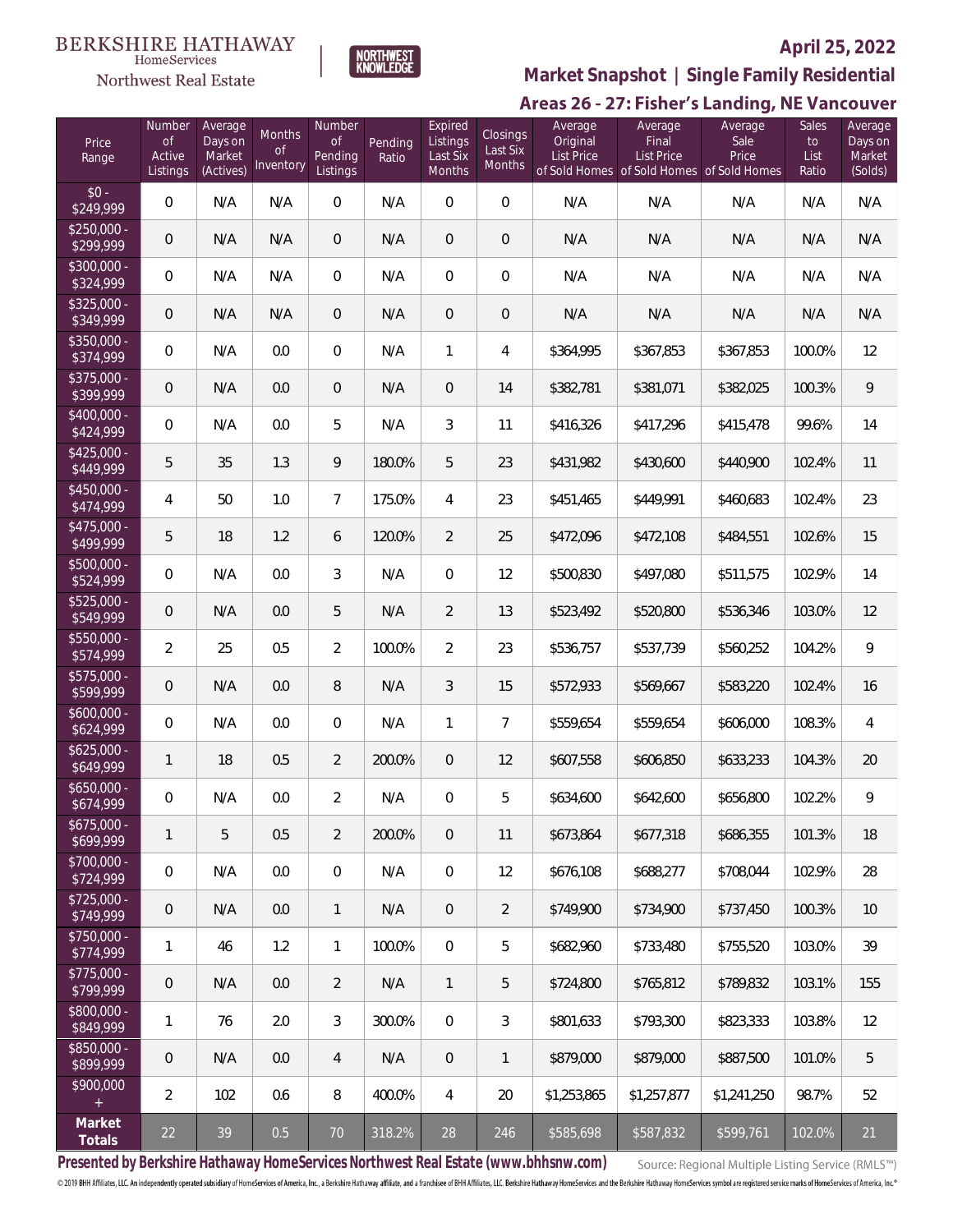#### **BERKSHIRE HATHAWAY**  $\label{lem:sevices} \textsc{Home} \textsc{Service} \textsc{s}$

Northwest Real Estate



# **April 25, 2022**

**Areas 31, 63, 64, 65, 66, 71, 72: Rural Clark County Market Snapshot | Single Family Residential**

| Price<br>Range            | Number<br><b>of</b><br>Active<br>Listings | Average<br>Days on<br>Market<br>(Actives) | Months<br>0f<br>Inventory | Number<br><b>of</b><br>Pending<br>Listings | Pending<br>Ratio | Expired<br>Listings<br>Last Six<br>Months | <b>Closings</b><br>Last Six<br>Months | Average<br>Original<br><b>List Price</b> | Average<br>Final<br><b>List Price</b><br>of Sold Homes of Sold Homes of Sold Homes | Average<br>Sale<br>Price | Sales<br>to<br>List<br>Ratio | Average<br>Days on<br>Market<br>(Solds) |
|---------------------------|-------------------------------------------|-------------------------------------------|---------------------------|--------------------------------------------|------------------|-------------------------------------------|---------------------------------------|------------------------------------------|------------------------------------------------------------------------------------|--------------------------|------------------------------|-----------------------------------------|
| $$0 -$<br>\$249,999       | $\boldsymbol{0}$                          | N/A                                       | 0.0                       | $\overline{2}$                             | N/A              | $\boldsymbol{0}$                          | $\overline{2}$                        | \$207,500                                | \$195,000                                                                          | \$182,500                | 93.6%                        | 16                                      |
| $$250,000 -$<br>\$274,999 | $\mathbf 0$                               | N/A                                       | 0.0                       | 0                                          | N/A              | $\boldsymbol{0}$                          | 1                                     | \$299,000                                | \$295,000                                                                          | \$270,000                | 91.5%                        | 84                                      |
| $$275,000 -$<br>\$299,999 | 0                                         | N/A                                       | N/A                       | $\overline{0}$                             | N/A              | $\boldsymbol{0}$                          | $\mathbf 0$                           | N/A                                      | N/A                                                                                | N/A                      | N/A                          | N/A                                     |
| \$300,000 -<br>\$324,999  | $\mathbf 0$                               | N/A                                       | 0.0                       | 0                                          | N/A              | $\mathbf{1}$                              | 1                                     | \$399,900                                | \$365,000                                                                          | \$319,500                | 87.5%                        | 119                                     |
| \$325,000 -<br>\$349,999  | 1                                         | 47                                        | 2.0                       | $\overline{0}$                             | 0.0%             | $\boldsymbol{0}$                          | 3                                     | \$341,633                                | \$334,967                                                                          | \$335,000                | 100.0%                       | 39                                      |
| \$350,000 -<br>\$374,999  | $\mathbf{1}$                              | 52                                        | 3.0                       | $\overline{2}$                             | 200.0%           | $\boldsymbol{0}$                          | $\overline{2}$                        | \$360,000                                | \$360,000                                                                          | \$360,100                | 100.0%                       | $\overline{2}$                          |
| $$375,000 -$<br>\$399,999 | 0                                         | N/A                                       | 0.0                       | $\mathbf{1}$                               | N/A              | 1                                         | 8                                     | \$396,338                                | \$383,363                                                                          | \$384,250                | 100.2%                       | 27                                      |
| \$400,000 -<br>\$424,999  | $\mathbf 0$                               | N/A                                       | 0.0                       | $\overline{2}$                             | N/A              | $\boldsymbol{0}$                          | 6                                     | \$417,967                                | \$401,617                                                                          | \$408,167                | 101.6%                       | 46                                      |
| $$425,000 -$<br>\$449,999 | 0                                         | N/A                                       | 0.0                       | $\overline{2}$                             | N/A              | $\boldsymbol{0}$                          | $\overline{7}$                        | \$435,529                                | \$432,671                                                                          | \$430,143                | 99.4%                        | $\overline{7}$                          |
| \$450,000 -<br>\$474,999  | $\mathbf{1}$                              | 9                                         | 1.0                       | $\overline{2}$                             | 200.0%           | $\boldsymbol{0}$                          | 6                                     | \$448,983                                | \$452,067                                                                          | \$455,000                | 100.6%                       | 8                                       |
| \$475,000 -<br>\$499,999  | 1                                         | 11                                        | 0.9                       | $\mathbf{1}$                               | 100.0%           | $\boldsymbol{0}$                          | $\overline{7}$                        | \$481,971                                | \$480,543                                                                          | \$488,757                | 101.7%                       | 6                                       |
| \$500,000 -<br>\$524,999  | $\mathbf 0$                               | N/A                                       | 0.0                       | 0                                          | N/A              | $\overline{0}$                            | 3                                     | \$486,633                                | \$486,633                                                                          | \$506,667                | 104.1%                       | 9                                       |
| $$525,000 -$<br>\$549,999 | 1                                         | 76                                        | 0.7                       | $\mathbf 0$                                | 0.0%             | $\boldsymbol{0}$                          | 9                                     | \$578,200                                | \$543,756                                                                          | \$536,878                | 98.7%                        | 30                                      |
| $$550,000 -$<br>\$574,999 | $\mathbf 0$                               | N/A                                       | 0.0                       | 0                                          | N/A              | $\overline{0}$                            | 6                                     | \$594,817                                | \$537,150                                                                          | \$556,667                | 103.6%                       | 11                                      |
| $$575,000 -$<br>\$599,999 | 1                                         | 46                                        | 1.5                       | $\mathbf{1}$                               | 100.0%           | $\boldsymbol{0}$                          | 4                                     | \$581,000                                | \$577,000                                                                          | \$583,500                | 101.1%                       | 36                                      |
| $$600,000 -$<br>\$624,999 | $\mathbf 0$                               | N/A                                       | 0.0                       | 0                                          | N/A              | $\overline{0}$                            | 4                                     | \$582,450                                | \$569,700                                                                          | \$604,500                | 106.1%                       | 11                                      |
| $$625,000 -$<br>\$649,999 | 0                                         | N/A                                       | 0.0                       | $\overline{2}$                             | N/A              | 0                                         | 6                                     | \$650,500                                | \$639,133                                                                          | \$634,983                | 99.4%                        | 31                                      |
| $$650,000 -$<br>\$674,999 | $\mathbf 0$                               | N/A                                       | 0.0                       | $\mathbf{1}$                               | N/A              | $\overline{2}$                            | 6                                     | \$647,133                                | \$642,967                                                                          | \$657,833                | 102.3%                       | 16                                      |
| $$675,000 -$<br>\$699,999 | 0                                         | N/A                                       | 0.0                       | $\overline{2}$                             | N/A              | $\overline{0}$                            | 5                                     | \$698,680                                | \$681,700                                                                          | \$685,400                | 100.5%                       | 26                                      |
| $$700,000 -$<br>\$749,999 | $\mathbf 0$                               | N/A                                       | 0.0                       | $\overline{0}$                             | N/A              | $\mathbf{1}$                              | 11                                    | \$729,927                                | \$721,745                                                                          | \$721,909                | 100.0%                       | 34                                      |
| $$750.000 -$<br>\$799,999 | 5                                         | 10                                        | 7.5                       | 3                                          | 60.0%            | $\overline{0}$                            | 4                                     | \$779,975                                | \$756,225                                                                          | \$765,500                | 101.2%                       | 90                                      |
| \$800,000 -<br>\$849,999  | 1                                         | 17                                        | 2.0                       | $\mathbf{1}$                               | 100.0%           | $\overline{0}$                            | $\mathfrak{Z}$                        | \$826,333                                | \$815,333                                                                          | \$826,333                | 101.3%                       | 29                                      |
| \$850,000 -<br>\$899,999  | 3                                         | 29                                        | 2.6                       | $\overline{0}$                             | 0.0%             | $\overline{0}$                            | $\overline{7}$                        | \$894,271                                | \$883,557                                                                          | \$874,986                | 99.0%                        | 22                                      |
| $$900.000 -$<br>\$999,999 | $\mathbf 0$                               | N/A                                       | 0.0                       | 3                                          | N/A              | $\mathbf{1}$                              | 6                                     | \$1,014,631                              | \$953,000                                                                          | \$948,333                | 99.5%                        | 36                                      |
| \$1,000,000<br>$+$        | $\overline{2}$                            | 268                                       | 0.8                       | 3                                          | 150.0%           | $\overline{2}$                            | 15                                    | \$1,604,923                              | \$1,560,333                                                                        | \$1,530,133              | 98.1%                        | 65                                      |
| Market<br>Totals          | 17                                        | 55                                        | $0.8\,$                   | 28                                         | 164.7%           | $8\,$                                     | 132                                   | \$711,128                                | \$691,961                                                                          | \$691,225                | 99.9%                        | 31                                      |

**Presented by Berkshire Hathaway HomeServices Northwest Real Estate (www.bhhsnw.com)**

Source: Regional Multiple Listing Service (RMLS™)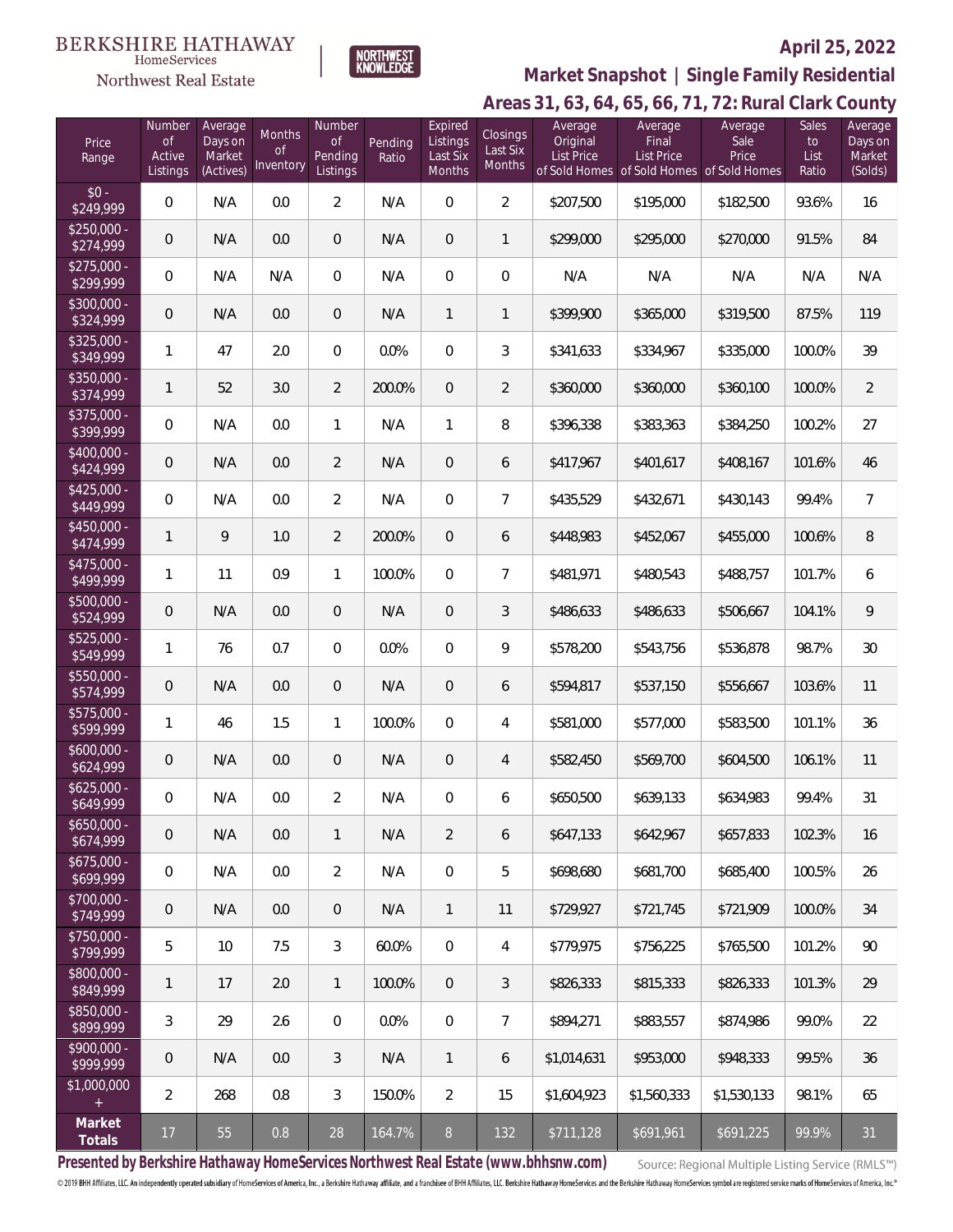#### **BERKSHIRE HATHAWAY** HomeServices



# **April 25, 2022 Market Snapshot | Single Family Residential**



| Price<br>Range                   | Number<br>of<br>Active<br>Listings | Average<br>Days on<br>Market<br>(Actives) | Months<br><b>of</b><br>Inventory | Number<br>Οf<br>Pending<br>Listings | Pending<br>Ratio | Expired<br>Listings<br>Last Six<br><b>Months</b> | Closings<br>Last Six<br>Months | Average<br>Original<br><b>List Price</b> | Average<br>Final<br><b>List Price</b><br>of Sold Homes of Sold Homes of Sold Homes | Average<br>Sale<br>Price | Sales<br>to<br>List<br>Ratio | Average<br>Days on<br>Market<br>(Solds) |
|----------------------------------|------------------------------------|-------------------------------------------|----------------------------------|-------------------------------------|------------------|--------------------------------------------------|--------------------------------|------------------------------------------|------------------------------------------------------------------------------------|--------------------------|------------------------------|-----------------------------------------|
| $$0 -$<br>$\sqrt{$299,999}$      | 0                                  | N/A                                       | 0.0                              | $\overline{0}$                      | N/A              | 1                                                | 5                              | \$432,800                                | \$417,800                                                                          | \$275,400                | 65.9%                        | 68                                      |
| \$300,000 -<br>\$324,999         | 0                                  | N/A                                       | 0.0                              | $\overline{0}$                      | N/A              | $\overline{0}$                                   | $\mathbf{1}$                   | \$299,900                                | \$329,900                                                                          | \$320,000                | 97.0%                        | 45                                      |
| $$325,000 -$<br>\$349,999        | 0                                  | N/A                                       | 0.0                              | $\overline{0}$                      | N/A              | $\overline{0}$                                   | 3                              | \$384,967                                | \$357,633                                                                          | \$333,333                | 93.2%                        | 25                                      |
| $$350,000 -$<br>\$374,999        | 0                                  | N/A                                       | 0.0                              | $\mathbf 0$                         | N/A              | $\overline{0}$                                   | $\overline{4}$                 | \$366,375                                | \$355,375                                                                          | \$363,250                | 102.2%                       | 9                                       |
| \$375,000 -<br>\$399,999         | 0                                  | N/A                                       | 0.0                              | $\mathbf{1}$                        | N/A              | $\overline{0}$                                   | 8                              | \$398,100                                | \$385,613                                                                          | \$383,287                | 99.4%                        | 18                                      |
| $$400,000 -$<br>\$424,999        | 0                                  | N/A                                       | 0.0                              | $\mathbf 0$                         | N/A              | $\mathbf{1}$                                     | 3                              | \$407,667                                | \$407,667                                                                          | \$408,333                | 100.2%                       | 5                                       |
| $$425,000 -$<br>\$449,999        | 1                                  | 11                                        | 1.2                              | $\mathbf{1}$                        | 100.0%           | $\overline{0}$                                   | 5                              | \$462,380                                | \$439,580                                                                          | \$441,200                | 100.4%                       | 81                                      |
| $$450,000 -$<br>$\sqrt{474.999}$ | 0                                  | N/A                                       | 0.0                              | $\mathbf{1}$                        | N/A              | $\overline{0}$                                   | 10                             | \$446,910                                | \$444,770                                                                          | \$457,590                | 102.9%                       | 21                                      |
| $$475,000 -$<br>\$499,999        | 1                                  | $\overline{4}$                            | 0.8                              | $\overline{2}$                      | 200.0%           | $\overline{0}$                                   | 8                              | \$454,286                                | \$459,361                                                                          | \$481,750                | 104.9%                       | 26                                      |
| \$500,000 -<br>\$524,999         | 0                                  | N/A                                       | 0.0                              | $\overline{2}$                      | N/A              | $\overline{0}$                                   | 6                              | \$470,650                                | \$470,650                                                                          | \$504,333                | 107.2%                       | $\overline{7}$                          |
| \$525,000 -<br>\$549,999         | 1                                  | $\overline{4}$                            | 0.5                              | $\overline{0}$                      | 0.0%             | $\overline{0}$                                   | 13                             | \$515,592                                | \$522,400                                                                          | \$532,538                | 101.9%                       | 13                                      |
| \$550,000 -<br>\$574,999         | 0                                  | N/A                                       | 0.0                              | $\mathbf{1}$                        | N/A              | $\overline{0}$                                   | 14                             | \$547,864                                | \$548,121                                                                          | \$558,900                | 102.0%                       | 5                                       |
| \$575,000 -<br>\$599,999         | $\overline{2}$                     | 195                                       | 0.9                              | $\overline{2}$                      | 100.0%           | $\overline{0}$                                   | 14                             | \$586,821                                | \$592,121                                                                          | \$591,954                | 100.0%                       | 18                                      |
| $$600,000 -$<br>\$624,999        | 0                                  | N/A                                       | 0.0                              | $\mathbf{1}$                        | N/A              | $\overline{0}$                                   | 15                             | \$579,610                                | \$581,637                                                                          | \$609,787                | 104.8%                       | 20                                      |
| $$625,000 -$<br>\$649,999        | 1                                  | 64                                        | 0.4                              | 6                                   | 600.0%           | $\overline{0}$                                   | 15                             | \$624,783                                | \$625,690                                                                          | \$634,842                | 101.5%                       | 14                                      |
| $$650,000 -$<br>\$674,999        | 1                                  | 1                                         | 0.5                              | 5                                   | 500.0%           | $\overline{0}$                                   | 12                             | \$650,442                                | \$647,017                                                                          | \$657,920                | 101.7%                       | 17                                      |
| \$675,000 -<br>\$699,999         | 3                                  | 6                                         | 1.4                              | 8                                   | 266.7%           | $\mathbf{1}$                                     | 13                             | \$659,069                                | \$660,385                                                                          | \$683,538                | 103.5%                       | 8                                       |
| $$700,000 -$<br>\$749,999        | 1                                  | 6                                         | 0.3                              | 12                                  | 1,200.0%         | $\overline{2}$                                   | 24                             | \$715,950                                | \$701,425                                                                          | \$720,458                | 102.7%                       | 18                                      |
| $$750,000 -$<br>\$799,999        | 4                                  | 5                                         | 1.2                              | 10                                  | 250.0%           | $\mathbf{1}$                                     | 20                             | \$742,030                                | \$733,430                                                                          | \$774,475                | 105.6%                       | 12                                      |
| \$800,000 -<br>\$849,999         | 0                                  | N/A                                       | 0.0                              | $\overline{4}$                      | N/A              | 3                                                | 25                             | \$825,777                                | \$813,973                                                                          | \$823,842                | 101.2%                       | 20                                      |
| \$850,000 -<br>\$899,999         | $\overline{2}$                     | $\overline{4}$                            | 0.8                              | $\mathbf{0}$                        | 0.0%             | $\overline{0}$                                   | 16                             | \$835,373                                | \$854,700                                                                          | \$866,314                | 101.4%                       | 68                                      |
| $$900,000 -$<br>\$999,999        | 5                                  | 183                                       | 1.0                              | 11                                  | 220.0%           | $\overline{2}$                                   | 29                             | \$931,029                                | \$930,726                                                                          | \$949,011                | 102.0%                       | 23                                      |
| \$1,000,000 -<br>\$1,249,999     | 1                                  | $\overline{4}$                            | 0.2                              | 16                                  | 1.600.0%         | 3                                                | 31                             | \$1,100,620                              | \$1,102,027                                                                        | \$1,127,294              | 102.3%                       | 26                                      |
| $$1,250,000 -$<br>\$1,499,999    | 4                                  | 104                                       | 1.8                              | 6                                   | 150.0%           | $\overline{0}$                                   | 13                             | \$1,352,062                              | \$1,358,866                                                                        | \$1,363,849              | 100.4%                       | 22                                      |
| \$1,500,000                      | 6                                  | 89                                        | 3.3                              | 6                                   | 100.0%           | 3                                                | 11                             | \$2,205,000                              | \$2,217,727                                                                        | \$2,114,727              | 95.4%                        | 75                                      |
| Market<br>Totals                 | 33                                 | 73                                        | 0.6                              | 95                                  | 287.9%           | 17                                               | 318                            | \$782,212                                | \$780,883                                                                          | \$790,207                | 101.2%                       | 24                                      |

NORTHWEST<br>KNOWLEDGE

**Presented by Berkshire Hathaway HomeServices Northwest Real Estate (www.bhhsnw.com)**

Source: Regional Multiple Listing Service (RMLS™)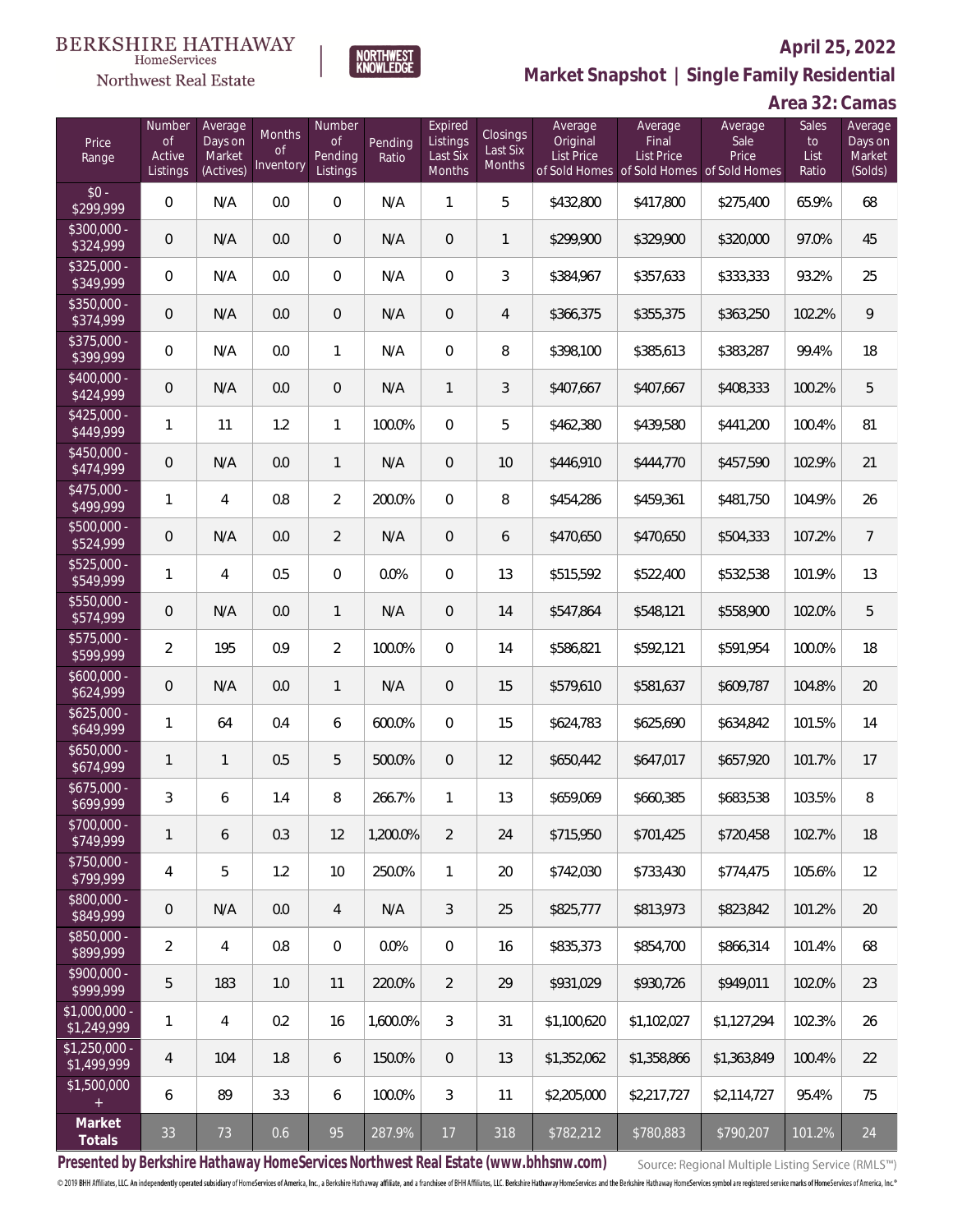

 $\label{lem:sevices} \textsc{Home} \textsc{Service} \textsc{s}$ 

**Market Snapshot | Single Family Residential**

# **Area 33: Washougal**

| Price<br>Range              | Number<br>of<br>Active<br>Listings | Average<br>Days on<br>Market<br>(Actives) | Months<br>0f<br>Inventory | Number<br>0f<br>Pending<br>Listings | Pending<br>Ratio | Expired<br>Listings<br>Last Six<br><b>Months</b> | Closings<br>Last Six<br>Months | Average<br>Original<br><b>List Price</b> | Average<br>Final<br><b>List Price</b><br>of Sold Homes of Sold Homes of Sold Homes | Average<br>Sale<br>Price | <b>Sales</b><br>to<br>List<br>Ratio | Average<br>Days on<br>Market<br>(Solds) |
|-----------------------------|------------------------------------|-------------------------------------------|---------------------------|-------------------------------------|------------------|--------------------------------------------------|--------------------------------|------------------------------------------|------------------------------------------------------------------------------------|--------------------------|-------------------------------------|-----------------------------------------|
| $$0 -$<br>$\sqrt{$249,999}$ | $\overline{2}$                     | 44                                        | 6.0                       | $\overline{0}$                      | 0.0%             | $\overline{0}$                                   | $\overline{a}$                 | \$247,450                                | \$250,000                                                                          | \$242,500                | 97.0%                               | 13                                      |
| $$250.000 -$<br>\$274,999   | $\overline{0}$                     | N/A                                       | 0.0                       | $\theta$                            | N/A              | $\overline{0}$                                   | 1                              | \$274,000                                | \$274,000                                                                          | \$271,000                | 98.9%                               | $\mathfrak{Z}$                          |
| $$275.000 -$<br>\$299,999   | $\overline{0}$                     | N/A                                       | 0.0                       | $\mathbf{1}$                        | N/A              | $\mathbf{0}$                                     | 1                              | \$275,000                                | \$275,000                                                                          | \$284,000                | 103.3%                              | 5                                       |
| $$300.000 -$<br>\$324,999   | $\overline{0}$                     | N/A                                       | N/A                       | $\overline{0}$                      | N/A              | $\overline{0}$                                   | $\theta$                       | N/A                                      | N/A                                                                                | N/A                      | N/A                                 | N/A                                     |
| $$325,000 -$<br>\$349,999   | $\overline{0}$                     | N/A                                       | 0.0                       | $\mathbf{1}$                        | N/A              | $\boldsymbol{0}$                                 | 1                              | \$349,900                                | \$349,900                                                                          | \$349,900                | 100.0%                              | 14                                      |
| $$350,000 -$<br>\$374,999   | $\overline{0}$                     | N/A                                       | 0.0                       | $\boldsymbol{0}$                    | N/A              | $\mathbf{1}$                                     | 4                              | \$359,975                                | \$358,475                                                                          | \$361,225                | 100.8%                              | 11                                      |
| $$375,000 -$<br>\$399,999   | 0                                  | N/A                                       | 0.0                       | $\mathbf{1}$                        | N/A              | $\boldsymbol{0}$                                 | $\overline{7}$                 | \$386,329                                | \$386,329                                                                          | \$387,857                | 100.4%                              | 8                                       |
| $$400,000 -$<br>\$424,999   | $\overline{0}$                     | N/A                                       | 0.0                       | $\overline{2}$                      | N/A              | $\overline{0}$                                   | 11                             | \$404,473                                | \$403,473                                                                          | \$411,273                | 101.9%                              | 10                                      |
| $$425,000 -$<br>\$449,999   | $\overline{0}$                     | N/A                                       | 0.0                       | 3                                   | N/A              | $\boldsymbol{0}$                                 | 9                              | \$441,256                                | \$437,922                                                                          | \$433,089                | 98.9%                               | 25                                      |
| $$450,000 -$<br>\$474,999   | $\overline{0}$                     | N/A                                       | 0.0                       | $\mathbf{1}$                        | N/A              | $\mathbf{1}$                                     | 6                              | \$460,483                                | \$462,167                                                                          | \$463,850                | 100.4%                              | 17                                      |
| $$475,000 -$<br>\$499,999   | $\overline{2}$                     | 5                                         | 1.1                       | 6                                   | 300.0%           | $\overline{2}$                                   | 11                             | \$477,690                                | \$477,690                                                                          | \$482,682                | 101.0%                              | 6                                       |
| \$500,000 -<br>\$524,999    | $\overline{0}$                     | N/A                                       | 0.0                       | $\overline{0}$                      | N/A              | $\overline{0}$                                   | 13                             | \$513,831                                | \$504,600                                                                          | \$510,185                | 101.1%                              | 32                                      |
| $$525,000 -$<br>\$549,999   | 0                                  | N/A                                       | 0.0                       | 3                                   | N/A              | $\boldsymbol{0}$                                 | 10                             | \$538,830                                | \$532,440                                                                          | \$535,790                | 100.6%                              | 25                                      |
| $$550,000 -$<br>\$574,999   | 0                                  | N/A                                       | 0.0                       | $\mathbf{1}$                        | N/A              | $\mathbf{1}$                                     | 8                              | \$550,038                                | \$547,538                                                                          | \$559,625                | 102.2%                              | 15                                      |
| \$575,000 -<br>\$599,999    | $\overline{2}$                     | 41                                        | 1.5                       | 5                                   | 250.0%           | $\boldsymbol{0}$                                 | 8                              | \$580,925                                | \$576,113                                                                          | \$583,875                | 101.3%                              | 17                                      |
| $$600,000 -$<br>\$624,999   | 0                                  | N/A                                       | 0.0                       | $\theta$                            | N/A              | $\mathbf{1}$                                     | 8                              | \$596,525                                | \$577,775                                                                          | \$609,313                | 105.5%                              | 27                                      |
| $$625,000 -$<br>\$649,999   | 0                                  | N/A                                       | $0.0\,$                   | 1                                   | N/A              | 0                                                | 9                              | \$664,833                                | \$640,289                                                                          | \$636,833                | 99.5%                               | 24                                      |
| $$650,000 -$<br>\$699,999   | 3                                  | 18                                        | 1.1                       | 5                                   | 166.7%           | $\mathbf{1}$                                     | 16                             | \$657,118                                | \$649,168                                                                          | \$671,181                | 103.4%                              | 17                                      |
| $$700,000 -$<br>\$749,999   | 1                                  | 24                                        | 0.7                       | $\boldsymbol{0}$                    | 0.0%             | $\mathbf{1}$                                     | 9                              | \$692,878                                | \$692,878                                                                          | \$723,833                | 104.5%                              | 12                                      |
| $$750,000 -$<br>\$799,999   | 1                                  | 41                                        | 1.0                       | $\mathbf{1}$                        | 100.0%           | $\overline{0}$                                   | 6                              | \$775,600                                | \$770,600                                                                          | \$785,417                | 101.9%                              | 12                                      |
| $$800,000 -$<br>\$849,999   | $\overline{2}$                     | 17                                        | 2.4                       | $\overline{2}$                      | 100.0%           | $\overline{0}$                                   | 5                              | \$822,021                                | \$821,021                                                                          | \$811,600                | 98.9%                               | 25                                      |
| $$850,000 -$<br>\$899,999   | $\overline{0}$                     | N/A                                       | 0.0                       | 2                                   | N/A              | $\mathbf{1}$                                     | 10                             | \$874,353                                | \$869,412                                                                          | \$867,989                | 99.8%                               | 28                                      |
| $$900,000 -$<br>\$949,999   | $\mathbf 0$                        | N/A                                       | 0.0                       | 5                                   | N/A              | $\overline{2}$                                   | 10                             | \$867,884                                | \$899,370                                                                          | \$915,449                | 101.8%                              | 51                                      |
| $$950,000 -$<br>\$999,999   | 1                                  | 11                                        | 0.8                       | 6                                   | 600.0%           | $\overline{0}$                                   | 8                              | \$882,758                                | \$954,586                                                                          | \$970,736                | 101.7%                              | 44                                      |
| \$1,000,000                 | 9                                  | 156                                       | 2.5                       | 10                                  | 111.1%           | $\overline{2}$                                   | 22                             | \$1,241,865                              | \$1,247,367                                                                        | \$1,253,393              | 100.5%                              | 38                                      |
| Market<br>Totals            | 23                                 | 76                                        | 0.7                       | 56                                  | 243.5%           | 13                                               | 195                            | \$672,648                                | \$673,437                                                                          | \$682,089                | 101.3%                              | 23                                      |

**Presented by Berkshire Hathaway HomeServices Northwest Real Estate (www.bhhsnw.com)**

Source: Regional Multiple Listing Service (RMLS™)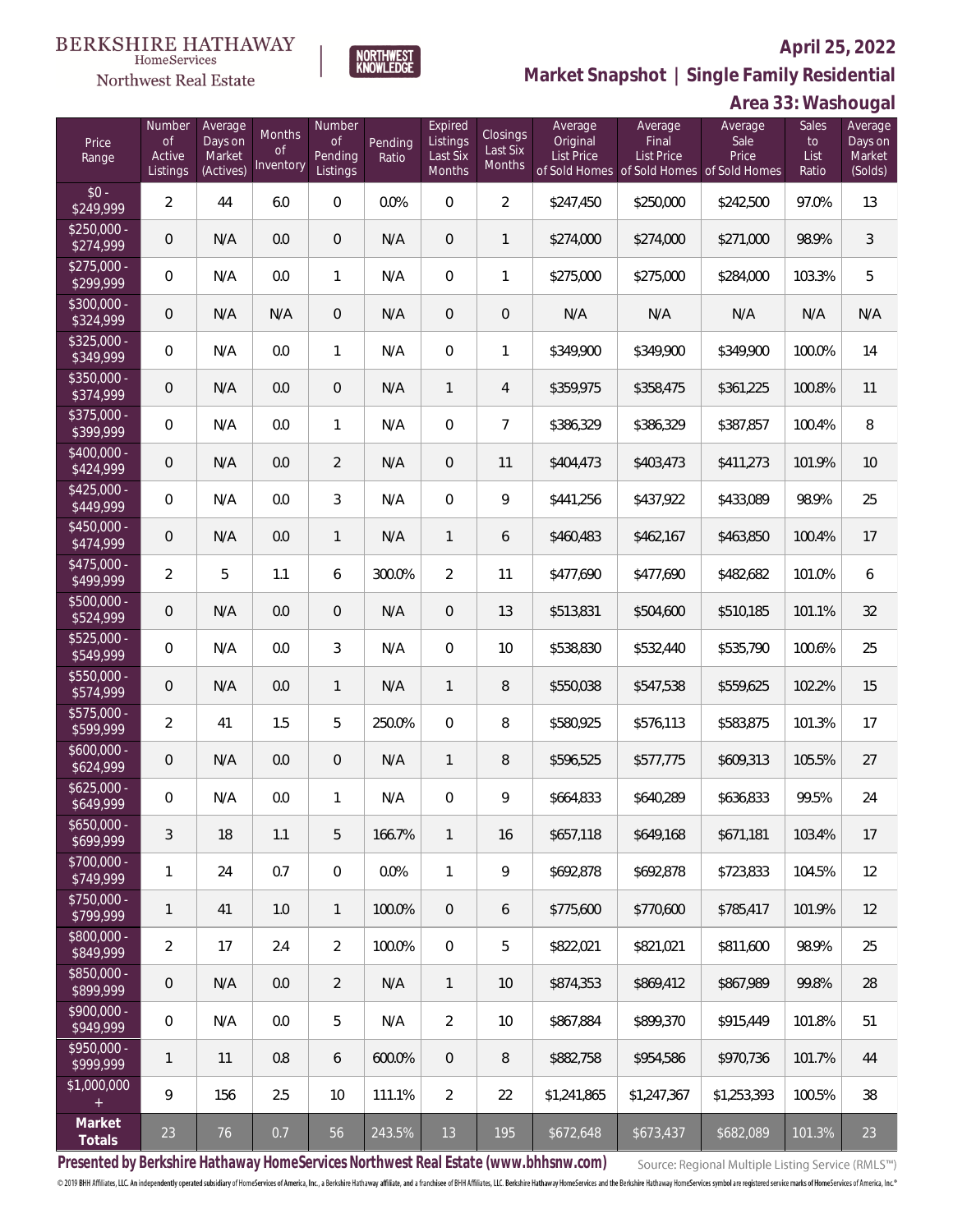#### **BERKSHIRE HATHAWAY**  $\label{lem:sevices} \textsc{Home} \textsc{Service} \textsc{s}$

Northwest Real Estate



## **April 25, 2022**

**Areas 41 - 44: Felida, Salmon Creek Market Snapshot | Single Family Residential**

|                           |                                    |                                           |                           |                                            |                  |                                           |                                       |                                          |                                                                                    | TT.I<br>VIIVA, JUITTUT   |                              |                                         |
|---------------------------|------------------------------------|-------------------------------------------|---------------------------|--------------------------------------------|------------------|-------------------------------------------|---------------------------------------|------------------------------------------|------------------------------------------------------------------------------------|--------------------------|------------------------------|-----------------------------------------|
| Price<br>Range            | Number<br>of<br>Active<br>Listings | Average<br>Days on<br>Market<br>(Actives) | Months<br>0f<br>Inventory | Number<br><b>of</b><br>Pending<br>Listings | Pending<br>Ratio | Expired<br>Listings<br>Last Six<br>Months | Closings<br>Last Six<br><b>Months</b> | Average<br>Original<br><b>List Price</b> | Average<br>Final<br><b>List Price</b><br>of Sold Homes of Sold Homes of Sold Homes | Average<br>Sale<br>Price | Sales<br>to<br>List<br>Ratio | Average<br>Days on<br>Market<br>(Solds) |
| $$0 -$<br>\$274,999       | $\overline{0}$                     | N/A                                       | 0.0                       | $\mathbf{1}$                               | N/A              | $\overline{0}$                            | 3                                     | \$284,667                                | \$271,667                                                                          | \$240,833                | 88.7%                        | 73                                      |
| $$275,000 -$<br>\$299,999 | $\boldsymbol{0}$                   | N/A                                       | 0.0                       | $\theta$                                   | N/A              | $\mathbf{1}$                              | $\overline{2}$                        | \$282,500                                | \$282,500                                                                          | \$287,000                | 101.6%                       | 5                                       |
| $$300,000 -$<br>\$324,999 | $\mathbf 0$                        | N/A                                       | 0.0                       | $\mathbf{1}$                               | N/A              | $\boldsymbol{0}$                          | $\overline{2}$                        | \$332,500                                | \$320,000                                                                          | \$315,000                | 98.4%                        | 24                                      |
| $$325,000 -$<br>\$349,999 | $\boldsymbol{0}$                   | N/A                                       | 0.0                       | $\mathbf{1}$                               | N/A              | $\mathbf 0$                               | 3                                     | \$370,333                                | \$348,000                                                                          | \$341,350                | 98.1%                        | 50                                      |
| $$350,000 -$<br>\$374,999 | $\mathbf 0$                        | N/A                                       | 0.0                       | $\overline{2}$                             | N/A              | 0                                         | 14                                    | \$359,071                                | \$356,786                                                                          | \$361,179                | 101.2%                       | 22                                      |
| $$375,000 -$<br>\$399,999 | $\overline{2}$                     | 16                                        | 0.5                       | $\overline{7}$                             | 350.0%           | $\overline{2}$                            | 24                                    | \$381,423                                | \$381,127                                                                          | \$387,256                | 101.6%                       | 17                                      |
| $$400,000 -$<br>\$424,999 | 1                                  | 14                                        | 0.2                       | $\overline{2}$                             | 200.0%           | $\overline{2}$                            | 29                                    | \$397,291                                | \$397,088                                                                          | \$408,936                | 103.0%                       | 13                                      |
| $$425,000 -$<br>\$449,999 | 3                                  | $\overline{4}$                            | 0.5                       | 11                                         | 366.7%           | $\mathbf{1}$                              | 33                                    | \$423,774                                | \$423,741                                                                          | \$434,317                | 102.5%                       | 15                                      |
| $$450,000 -$<br>\$474,999 | 8                                  | 21                                        | 1.1                       | 12                                         | 150.0%           | $\mathbf{1}$                              | 44                                    | \$447,573                                | \$447,991                                                                          | \$460,071                | 102.7%                       | 17                                      |
| $$475,000 -$<br>\$499,999 | 8                                  | 13                                        | 1.0                       | 12                                         | 150.0%           | $\overline{2}$                            | 49                                    | \$474,601                                | \$474,737                                                                          | \$486,132                | 102.4%                       | 17                                      |
| $$500,000 -$<br>\$524,999 | 3                                  | 8                                         | 0.4                       | $\overline{7}$                             | 233.3%           | $\overline{0}$                            | 43                                    | \$485,446                                | \$486,335                                                                          | \$508,117                | 104.5%                       | 19                                      |
| $$525,000 -$<br>\$549,999 | 3                                  | $\overline{4}$                            | 0.4                       | 5                                          | 166.7%           | $\overline{0}$                            | 43                                    | \$522,263                                | \$516,283                                                                          | \$535,013                | 103.6%                       | 13                                      |
| $$550,000 -$<br>\$574,999 | 3                                  | 8                                         | 0.6                       | $\overline{4}$                             | 133.3%           | $\overline{2}$                            | 29                                    | \$543,331                                | \$542,810                                                                          | \$560,814                | 103.3%                       | 8                                       |
| $$575,000 -$<br>\$599,999 | 3                                  | 19                                        | 0.8                       | 6                                          | 200.0%           | $\mathbf{1}$                              | 22                                    | \$575,273                                | \$574,055                                                                          | \$588,849                | 102.6%                       | 9                                       |
| $$600,000 -$<br>\$624,999 | $\overline{2}$                     | $\overline{4}$                            | 0.3                       | $\overline{2}$                             | 100.0%           | $\overline{0}$                            | 37                                    | \$590,515                                | \$591,674                                                                          | \$609,482                | 103.0%                       | 15                                      |
| $$625,000 -$<br>\$649,999 | 6                                  | 14                                        | 2.0                       | $\mathsf q$                                | 150.0%           | $\overline{2}$                            | 18                                    | \$605,394                                | \$609,804                                                                          | \$632,782                | 103.8%                       | 11                                      |
| $$650,000 -$<br>\$674,999 | 4                                  | 11                                        | 1.7                       | 3                                          | 75.0%            | 3                                         | 14                                    | \$649,443                                | \$646,514                                                                          | \$660,505                | 102.2%                       | 23                                      |
| $$675,000 -$<br>\$699,999 | $\overline{2}$                     | $\overline{4}$                            | 0.6                       | $\overline{4}$                             | 200.0%           | $\mathbf 0$                               | 21                                    | \$665,179                                | \$661,693                                                                          | \$686,417                | 103.7%                       | 9                                       |
| \$700,000 -<br>\$749,999  | 6                                  | $\overline{7}$                            | 1.6                       | 8                                          | 133.3%           | 3                                         | 22                                    | \$695,667                                | \$698,634                                                                          | \$719,921                | 103.0%                       | 16                                      |
| $$750,000 -$<br>\$799,999 | 5                                  | 201                                       | 1.2                       | 9                                          | 180.0%           | $\mathbf{1}$                              | 25                                    | \$756,522                                | \$751,118                                                                          | \$771,652                | 102.7%                       | 15                                      |
| \$800,000 -<br>\$849,999  | $\mathbf 0$                        | N/A                                       | 0.0                       | 6                                          | N/A              | $\mathbf 0$                               | 11                                    | \$803,627                                | \$811,309                                                                          | \$822,855                | 101.4%                       | 25                                      |
| \$850,000 -<br>\$899,999  | 4                                  | 40                                        | 1.5                       | 6                                          | 150.0%           | $\overline{2}$                            | 16                                    | \$861,594                                | \$858,469                                                                          | \$869,113                | 101.2%                       | 42                                      |
| $$900,000 -$<br>\$949,999 | $\overline{2}$                     | 21                                        | 1.7                       | $\overline{2}$                             | 100.0%           | $\mathbf{1}$                              | $\overline{7}$                        | \$921,793                                | \$904,952                                                                          | \$913,436                | 100.9%                       | 16                                      |
| \$950,000 -<br>\$999,999  | 1                                  | 165                                       | 0.6                       | $\mathbf{1}$                               | 100.0%           | $\mathbf{1}$                              | 10                                    | \$940,750                                | \$943,260                                                                          | \$976,800                | 103.6%                       | 25                                      |
| \$1,000,000<br>$\pm$      | 12                                 | 27                                        | 3.3                       | $\overline{2}$                             | 16.7%            | 3                                         | 22                                    | \$1,282,904                              | \$1,270,858                                                                        | \$1,264,954              | 99.5%                        | 13                                      |
| Market<br>Totals          | 78                                 | 30                                        | 0.9                       | 123                                        | 157.7%           | 28                                        | 543                                   | \$578,838                                | \$577,369                                                                          | \$591,731                | 102.5%                       | 17                                      |

**Presented by Berkshire Hathaway HomeServices Northwest Real Estate (www.bhhsnw.com)**

Source: Regional Multiple Listing Service (RMLS™)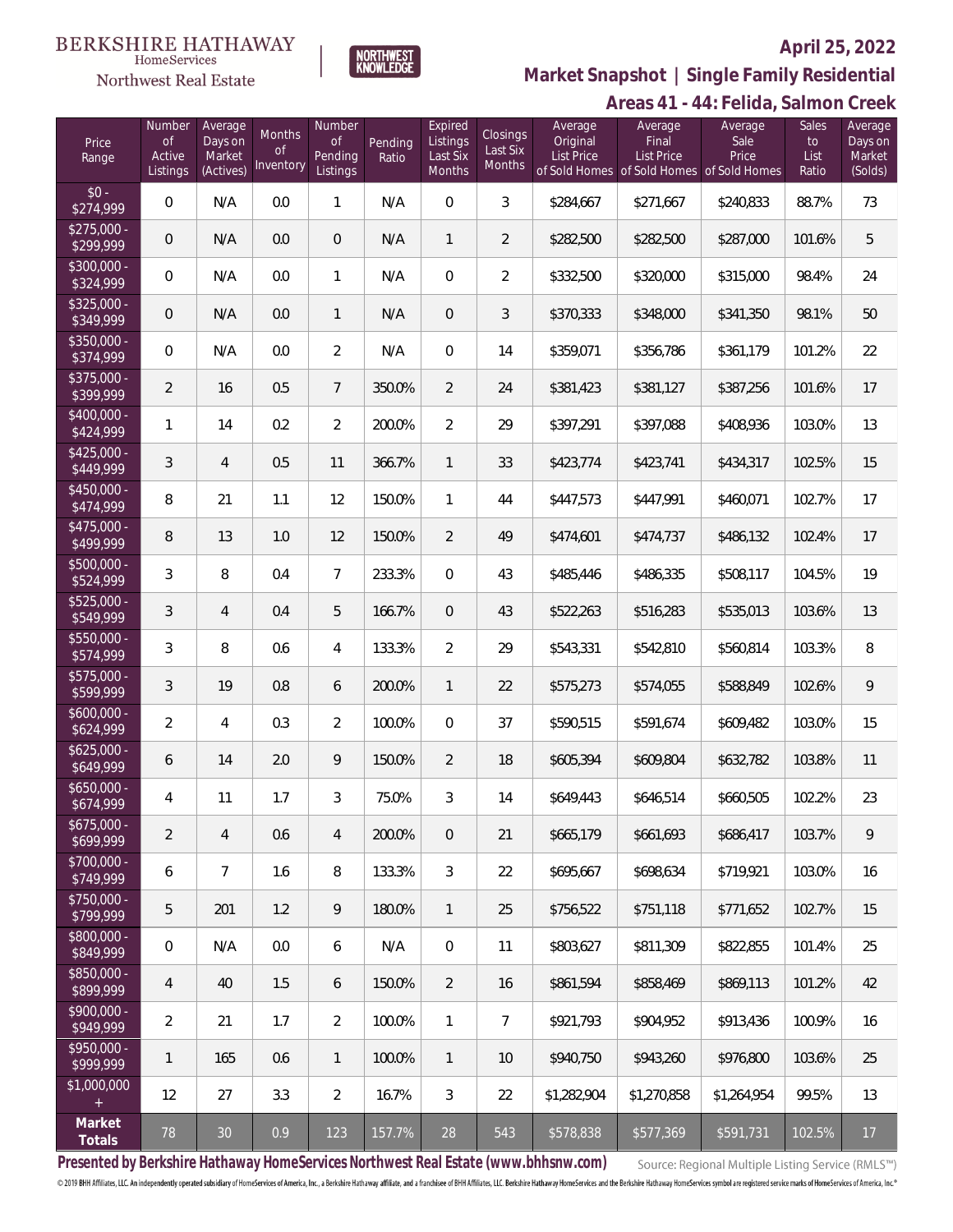

**Market Snapshot | Single Family Residential**

#### $\label{lem:sevices} \textsc{Home} \textsc{Service} \textsc{s}$ Northwest Real Estate

|                               |                                           |                                           |                           |                                     |                  |                                           |                                |                                          |                                                                                    | Areas 50 - 52: Ridgefield |                              |                                         |
|-------------------------------|-------------------------------------------|-------------------------------------------|---------------------------|-------------------------------------|------------------|-------------------------------------------|--------------------------------|------------------------------------------|------------------------------------------------------------------------------------|---------------------------|------------------------------|-----------------------------------------|
| Price<br>Range                | Number<br><b>of</b><br>Active<br>Listings | Average<br>Days on<br>Market<br>(Actives) | Months<br>0f<br>Inventory | Number<br>0f<br>Pending<br>Listings | Pending<br>Ratio | Expired<br>Listings<br>Last Six<br>Months | Closings<br>Last Six<br>Months | Average<br>Original<br><b>List Price</b> | Average<br>Final<br><b>List Price</b><br>of Sold Homes of Sold Homes of Sold Homes | Average<br>Sale<br>Price  | Sales<br>to<br>List<br>Ratio | Average<br>Days on<br>Market<br>(Solds) |
| $$0 -$<br>\$299,999           | $\mathbf 0$                               | N/A                                       | 0.0                       | $\mathbf 0$                         | N/A              | $\boldsymbol{0}$                          | $\mathbf{1}$                   | \$249,900                                | \$249,900                                                                          | \$200,000                 | 80.0%                        | 15                                      |
| \$300,000 -<br>\$324,999      | $\boldsymbol{0}$                          | N/A                                       | 0.0                       | $\mathbf 0$                         | N/A              | $\overline{0}$                            | $\mathbf{1}$                   | \$319,000                                | \$299,000                                                                          | \$300,000                 | 100.3%                       | 25                                      |
| $$325,000 -$<br>\$349,999     | 0                                         | N/A                                       | 0.0                       | $\mathbf{1}$                        | N/A              | $\overline{0}$                            | $\overline{2}$                 | \$325,000                                | \$325,000                                                                          | \$328,932                 | 101.2%                       | 4                                       |
| $$350,000 -$<br>\$374,999     | $\overline{0}$                            | N/A                                       | 0.0                       | $\mathbf 0$                         | N/A              | $\overline{0}$                            | $\overline{2}$                 | \$369,900                                | \$369,900                                                                          | \$369,950                 | 100.0%                       | $\overline{7}$                          |
| $$375,000 -$<br>\$399,999     | 0                                         | N/A                                       | 0.0                       | $\mathfrak{Z}$                      | N/A              | 0                                         | 18                             | \$446,322                                | \$392,017                                                                          | \$392,528                 | 100.1%                       | 13                                      |
| $$400,000 -$<br>\$424,999     | $\overline{0}$                            | N/A                                       | 0.0                       | 11                                  | N/A              | $\mathbf{1}$                              | 25                             | \$423,726                                | \$410,946                                                                          | \$412,478                 | 100.4%                       | $7\overline{ }$                         |
| $$425,000 -$<br>\$449,999     | $\overline{2}$                            | 8                                         | 0.5                       | 16                                  | 800.0%           | $\mathbf{1}$                              | 22                             | \$431,715                                | \$429,889                                                                          | \$435,956                 | 101.4%                       | 16                                      |
| $$450,000 -$<br>\$474,999     | $\overline{2}$                            | 22                                        | 0.4                       | 16                                  | 800.0%           | $\overline{0}$                            | 27                             | \$453,429                                | \$458,012                                                                          | \$461,067                 | 100.7%                       | 23                                      |
| $$475,000 -$<br>\$499,999     | 7                                         | 44                                        | 1.4                       | 14                                  | 200.0%           | $\mathbf{0}$                              | 30                             | \$468,569                                | \$483,754                                                                          | \$486,877                 | 100.6%                       | 27                                      |
| $$500,000 -$<br>\$524,999     | $\overline{0}$                            | N/A                                       | 0.0                       | $\overline{2}$                      | N/A              | $\mathbf{1}$                              | 28                             | \$489,644                                | \$504,930                                                                          | \$512,836                 | 101.6%                       | 24                                      |
| $$525,000 -$<br>\$549,999     | $\overline{2}$                            | 22                                        | 0.4                       | $\overline{7}$                      | 350.0%           | 0                                         | 32                             | \$518,852                                | \$533,085                                                                          | \$537,288                 | 100.8%                       | 20                                      |
| $$550,000 -$<br>\$574,999     | 6                                         | 52                                        | 1.3                       | 9                                   | 150.0%           | $\mathbf{1}$                              | 28                             | \$550,335                                | \$561,264                                                                          | \$561,385                 | 100.0%                       | 17                                      |
| $$575,000 -$<br>\$599,999     | 8                                         | 74                                        | 1.7                       | 8                                   | 100.0%           | 3                                         | 29                             | \$574,650                                | \$583,053                                                                          | \$585,850                 | 100.5%                       | 17                                      |
| $$600,000 -$<br>\$624,999     | 1                                         | 62                                        | 0.2                       | $\mathbf 5$                         | 500.0%           | 3                                         | 33                             | \$594,578                                | \$608,466                                                                          | \$610,635                 | 100.4%                       | 17                                      |
| $$625,000 -$<br>\$649,999     | $\overline{2}$                            | 27                                        | 0.5                       | $\overline{4}$                      | 200.0%           | 0                                         | 26                             | \$623,355                                | \$631,194                                                                          | \$634,852                 | 100.6%                       | 13                                      |
| $$650,000 -$<br>\$674,999     | 4                                         | 55                                        | 1.3                       | 5                                   | 125.0%           | $\overline{4}$                            | 19                             | \$643,513                                | \$655,892                                                                          | \$657,698                 | 100.3%                       | 14                                      |
| \$675,000<br>\$699,999        | 1                                         | 11                                        | 0.4                       | $\overline{7}$                      | 700.0%           | 3                                         | 16                             | \$673,696                                | \$682,198                                                                          | \$685,806                 | 100.5%                       | 15                                      |
| $$700,000 -$<br>\$749,999     | 5                                         | 57                                        | 0.8                       | 11                                  | 220.0%           | $\overline{0}$                            | 38                             | \$711,533                                | \$721,620                                                                          | \$721,443                 | 100.0%                       | 23                                      |
| $$750.000 -$<br>\$799,999     | 4                                         | 28                                        | 0.8                       | 13                                  | 325.0%           | $\mathbf{0}$                              | 31                             | \$750,201                                | \$766,903                                                                          | \$768,555                 | 100.2%                       | 21                                      |
| $$800.000 -$<br>\$849,999     | $\overline{2}$                            | 17                                        | 0.7                       | 8                                   | 400.0%           | $\mathbf{1}$                              | 17                             | \$830,999                                | \$821,732                                                                          | \$823,049                 | 100.2%                       | 18                                      |
| $$850.000 -$<br>\$899,999     | 1                                         | 4                                         | 0.7                       | 16                                  | 1,600.0%         | $\mathbf{0}$                              | 9                              | \$862,897                                | \$868,143                                                                          | \$864,341                 | 99.6%                        | 26                                      |
| $$900.000 -$<br>\$999,999     | 4                                         | 36                                        | 2.2                       | 8                                   | 200.0%           | $\mathbf{1}$                              | 11                             | \$948,139                                | \$938,101                                                                          | \$930,960                 | 99.2%                        | 46                                      |
| $$1,000,000 -$<br>\$1,249,999 | 3                                         | 100                                       | 1.3                       | $\overline{7}$                      | 233.3%           | 4                                         | 14                             | \$1,174,850                              | \$1,149,779                                                                        | \$1,113,143               | 96.8%                        | 38                                      |
| $$1,250,000 -$<br>\$1,499,999 | 4                                         | 11                                        | 2.2                       | $\overline{4}$                      | 100.0%           | 3                                         | 11                             | \$1,362,086                              | \$1,336,696                                                                        | \$1,325,878               | 99.2%                        | 55                                      |
| \$1,500,000                   | 5                                         | 37                                        | 3.8                       | $\overline{4}$                      | 80.0%            | $\mathbf{1}$                              | 8                              | \$2,308,750                              | \$2,303,000                                                                        | \$2,066,500               | 89.7%                        | 49                                      |
| Market<br>Totals              | 63                                        | 44                                        | $0.8\,$                   | 179                                 | 284.1%           | 27                                        | 478                            | \$648,792                                | \$652,333                                                                          | \$649,081                 | 99.5%                        | 21                                      |

**Presented by Berkshire Hathaway HomeServices Northwest Real Estate (www.bhhsnw.com)**

Source: Regional Multiple Listing Service (RMLS™)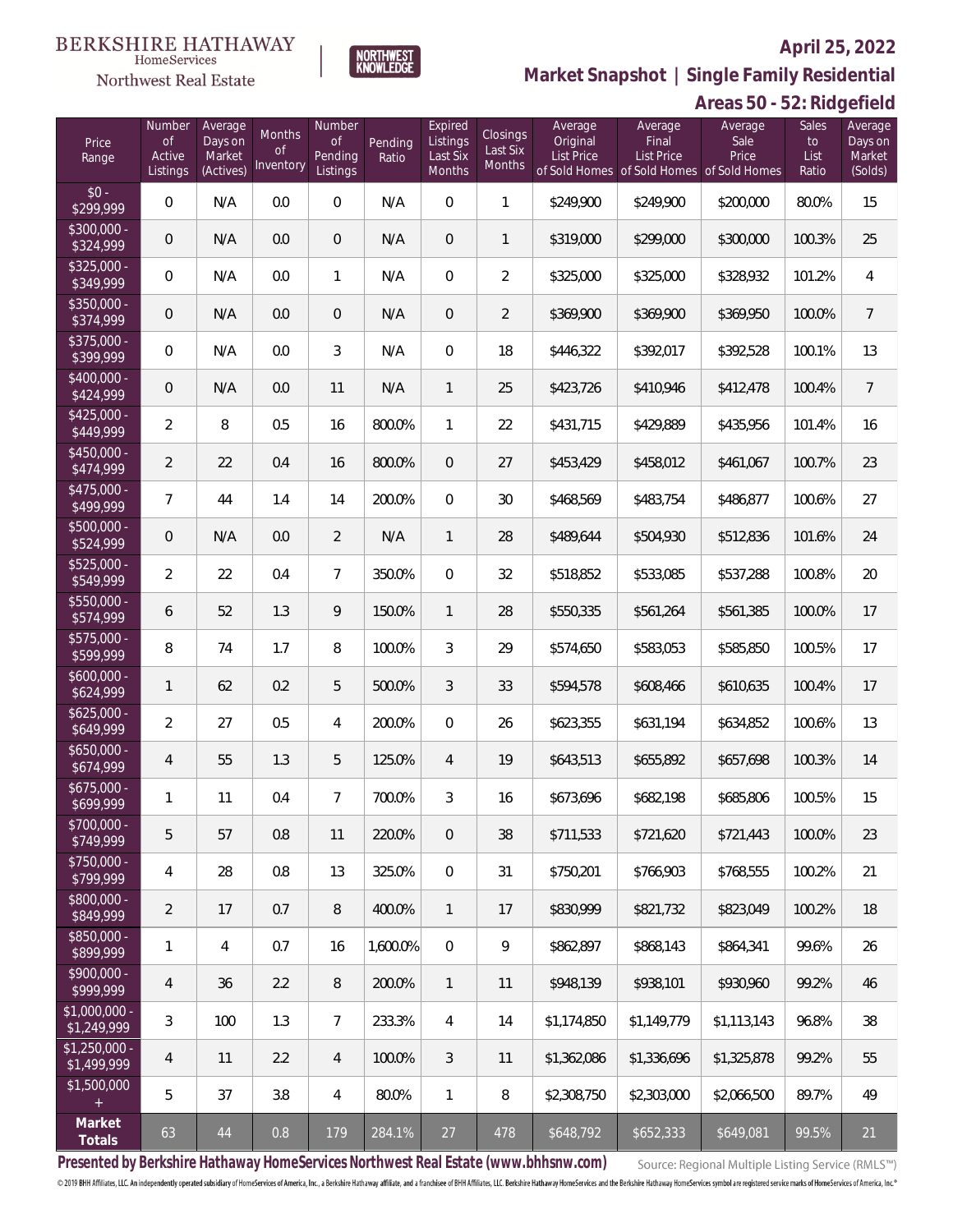

**Market Snapshot | Single Family Residential**

#### $\label{lem:sevices} \textsc{Home} \textsc{Service} \textsc{s}$ Northwest Real Estate

|                           |                                           |                                           |                                  |                                     |                  |                                           |                                       |                                          |                                                                             | Area 61: Battle Ground   |                              |                                         |
|---------------------------|-------------------------------------------|-------------------------------------------|----------------------------------|-------------------------------------|------------------|-------------------------------------------|---------------------------------------|------------------------------------------|-----------------------------------------------------------------------------|--------------------------|------------------------------|-----------------------------------------|
| Price<br>Range            | Number<br><b>of</b><br>Active<br>Listings | Average<br>Days on<br>Market<br>(Actives) | Months<br><b>of</b><br>Inventory | Number<br>of<br>Pending<br>Listings | Pending<br>Ratio | Expired<br>Listings<br>Last Six<br>Months | Closings<br>Last Six<br><b>Months</b> | Average<br>Original<br><b>List Price</b> | Average<br>Final<br>List Price<br>of Sold Homes of Sold Homes of Sold Homes | Average<br>Sale<br>Price | Sales<br>to<br>List<br>Ratio | Average<br>Days on<br>Market<br>(Solds) |
| $$0 -$<br>\$274,999       | $\overline{0}$                            | N/A                                       | N/A                              | 0                                   | N/A              | 0                                         | $\mathbf 0$                           | N/A                                      | N/A                                                                         | N/A                      | N/A                          | N/A                                     |
| $$275,000 -$<br>\$299,999 | 1                                         | 186                                       | 6.0                              | $\boldsymbol{0}$                    | 0.0%             | $\overline{0}$                            | $\mathbf{1}$                          | \$350,000                                | \$350,000                                                                   | \$275,000                | 78.6%                        | $\overline{4}$                          |
| $$300,000 -$<br>\$324,999 | 0                                         | N/A                                       | 0.0                              | $\mathbf{1}$                        | N/A              | $\overline{0}$                            | $\overline{2}$                        | \$287,450                                | \$287,450                                                                   | \$311,750                | 108.5%                       | 12                                      |
| $$325,000 -$<br>\$349,999 | $\mathsf{O}\xspace$                       | N/A                                       | 0.0                              | $\mathbf{1}$                        | N/A              | $\overline{0}$                            | $\overline{7}$                        | \$334,200                                | \$334,200                                                                   | \$335,614                | 100.4%                       | 41                                      |
| $$350,000 -$<br>\$374,999 | $\overline{0}$                            | N/A                                       | 0.0                              | 0                                   | N/A              | $\overline{0}$                            | $\overline{7}$                        | \$389,257                                | \$364,686                                                                   | \$364,843                | 100.0%                       | 16                                      |
| $$375,000 -$<br>\$399,999 | $\overline{0}$                            | N/A                                       | 0.0                              | 5                                   | N/A              | $\overline{0}$                            | 24                                    | \$389,219                                | \$383,011                                                                   | \$390,261                | 101.9%                       | 14                                      |
| \$400,000 -<br>\$424,999  | $\overline{0}$                            | N/A                                       | 0.0                              | 3                                   | N/A              | $\overline{0}$                            | 30                                    | \$402,509                                | \$400,176                                                                   | \$411,878                | 102.9%                       | 16                                      |
| $$425,000 -$<br>\$449,999 | $\overline{0}$                            | N/A                                       | 0.0                              | 3                                   | N/A              | 1                                         | 38                                    | \$432,402                                | \$429,790                                                                   | \$434,191                | 101.0%                       | 15                                      |
| \$450,000 -<br>\$474,999  | 1                                         | 32                                        | 0.2                              | 4                                   | 400.0%           | 0                                         | 29                                    | \$449,300                                | \$446,238                                                                   | \$458,607                | 102.8%                       | 13                                      |
| \$475,000 -<br>\$499,999  | $\overline{2}$                            | 11                                        | 0.6                              | 6                                   | 300.0%           | $\mathbf{1}$                              | 21                                    | \$476,171                                | \$474,976                                                                   | \$488,890                | 102.9%                       | 11                                      |
| $$500,000 -$<br>\$524,999 | $\mathbf 0$                               | N/A                                       | $0.0\,$                          | 4                                   | N/A              | $\overline{0}$                            | 39                                    | \$501,326                                | \$498,151                                                                   | \$509,700                | 102.3%                       | 22                                      |
| \$525,000 -<br>\$549,999  | $\overline{4}$                            | 89                                        | 0.7                              | 13                                  | 325.0%           | $\overline{0}$                            | 34                                    | \$527,195                                | \$528,659                                                                   | \$535,966                | 101.4%                       | 49                                      |
| \$550,000 -<br>\$574,999  | 3                                         | 137                                       | 0.9                              | 10                                  | 333.3%           | $\overline{0}$                            | 20                                    | \$546,166                                | \$551,793                                                                   | \$559,925                | 101.5%                       | 19                                      |
| \$575,000 -<br>\$599,999  | 7                                         | 40                                        | 1.5                              | 13                                  | 185.7%           | 1                                         | 28                                    | \$587,897                                | \$584,060                                                                   | \$588,721                | 100.8%                       | 71                                      |
| $$600,000 -$<br>\$624,999 | 8                                         | 99                                        | 2.8                              | 8                                   | 100.0%           | $\overline{2}$                            | 17                                    | \$600,179                                | \$605,995                                                                   | \$610,203                | 100.7%                       | 31                                      |
| $$625,000 -$<br>\$649,999 | $\mathfrak{Z}$                            | 82                                        | 1.8                              | 13                                  | 433.3%           | 0                                         | 10                                    | \$597,373                                | \$604,739                                                                   | \$633,889                | 104.8%                       | 41                                      |
| $$650.000 -$<br>\$674,999 | 5                                         | 62                                        | 3.8                              | 3                                   | 60.0%            | 0                                         | 8                                     | \$668,100                                | \$657,908                                                                   | \$661,024                | 100.5%                       | 71                                      |
| $$675,000 -$<br>\$699,999 | 1                                         | 164                                       | 0.4                              | 8                                   | 800.0%           | $\overline{0}$                            | 15                                    | \$675,010                                | \$681,609                                                                   | \$689,323                | 101.1%                       | 42                                      |
| \$700,000 -<br>\$749,999  | 1                                         | 4                                         | 0.4                              | 5                                   | 500.0%           | 1                                         | 15                                    | \$712,967                                | \$713,012                                                                   | \$725,947                | 101.8%                       | 38                                      |
| \$750,000 -<br>\$799,999  | 3                                         | 23                                        | 1.5                              | $\overline{2}$                      | 66.7%            | $\overline{0}$                            | 12                                    | \$763,635                                | \$768,532                                                                   | \$770,350                | 100.2%                       | 25                                      |
| \$800,000 -<br>\$849,999  | $\overline{0}$                            | N/A                                       | 0.0                              | 8                                   | N/A              | $\boldsymbol{0}$                          | 1                                     | \$799,900                                | \$799,900                                                                   | \$815,000                | 101.9%                       | 4                                       |
| \$850,000 -<br>\$899,999  | 1                                         | 18                                        | 0.9                              | $\mathbf{1}$                        | 100.0%           | $\overline{0}$                            | $\overline{7}$                        | \$856,129                                | \$835,843                                                                   | \$872,200                | 104.3%                       | 29                                      |
| \$900,000 -<br>\$949,999  | 1                                         | 5                                         | 1.5                              | 4                                   | 400.0%           | $\mathbf{0}$                              | 4                                     | \$945,475                                | \$915,700                                                                   | \$931,165                | 101.7%                       | 44                                      |
| \$950,000 -<br>\$999,999  | 1                                         | 53                                        | 2.0                              | $\theta$                            | 0.0%             | $\mathbf{1}$                              | 3                                     | \$999,667                                | \$948,000                                                                   | \$963,000                | 101.6%                       | 58                                      |
| \$1,000,000<br>$+$        | 3                                         | 13                                        | 0.9                              | 14                                  | 466.7%           | 2                                         | 21                                    | \$1,465,032                              | \$1,413,995                                                                 | \$1,361,870              | 96.3%                        | 48                                      |
| Market<br>Totals          | 45                                        | 66                                        | 0.7                              | 129                                 | 286.7%           | 9                                         | 393                                   | \$579,062                                | \$574,198                                                                   | \$580,104                | 101.0%                       | 30                                      |

**Presented by Berkshire Hathaway HomeServices Northwest Real Estate (www.bhhsnw.com)**

Source: Regional Multiple Listing Service (RMLS™)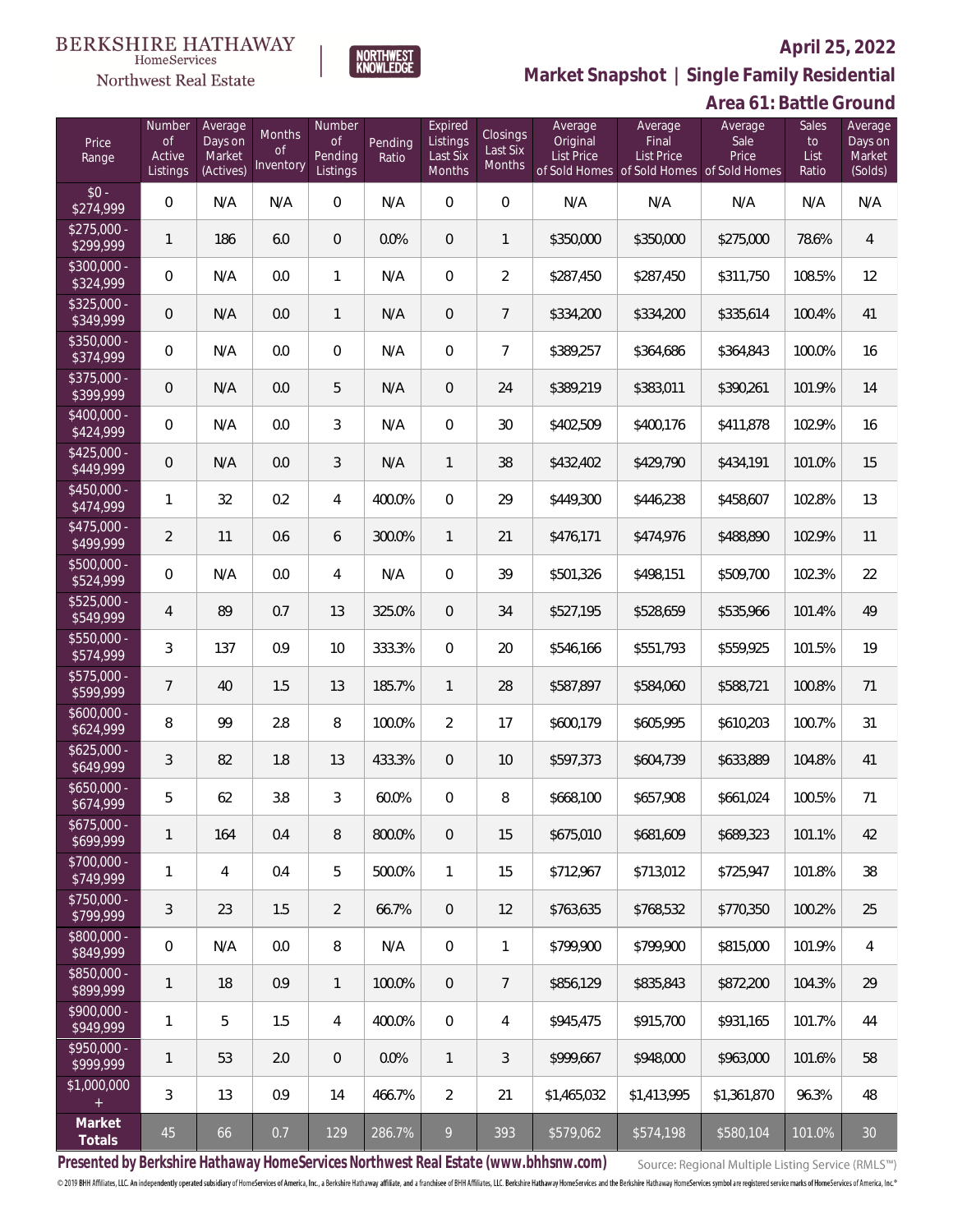#### **BERKSHIRE HATHAWAY**  $\label{lem:sevices} \textsc{Home} \textsc{Service} \textsc{s}$

Northwest Real Estate



## **April 25, 2022**

**Market Snapshot | Single Family Residential**

|                               |                                           |                                           |                                  |                                            |                  |                                           |                                |                                          |                                                                                    | Area 62: Brush Prairie, Hockinson |                                     |                                         |
|-------------------------------|-------------------------------------------|-------------------------------------------|----------------------------------|--------------------------------------------|------------------|-------------------------------------------|--------------------------------|------------------------------------------|------------------------------------------------------------------------------------|-----------------------------------|-------------------------------------|-----------------------------------------|
| Price<br>Range                | Number<br><b>of</b><br>Active<br>Listings | Average<br>Days on<br>Market<br>(Actives) | Months<br><b>of</b><br>Inventory | Number<br><b>of</b><br>Pending<br>Listings | Pending<br>Ratio | Expired<br>Listings<br>Last Six<br>Months | Closings<br>Last Six<br>Months | Average<br>Original<br><b>List Price</b> | Average<br>Final<br><b>List Price</b><br>of Sold Homes of Sold Homes of Sold Homes | Average<br>Sale<br>Price          | <b>Sales</b><br>to<br>List<br>Ratio | Average<br>Days on<br>Market<br>(Solds) |
| $$0 -$<br>\$274,999           | $\mathbf 0$                               | N/A                                       | N/A                              | $\boldsymbol{0}$                           | N/A              | $\mathbf 0$                               | $\mathbf 0$                    | N/A                                      | N/A                                                                                | N/A                               | N/A                                 | N/A                                     |
| $$275,000 -$<br>\$299,999     | $\mathbf 0$                               | N/A                                       | N/A                              | $\mathbf 0$                                | N/A              | $\mathbf 0$                               | $\mathbf 0$                    | N/A                                      | N/A                                                                                | N/A                               | N/A                                 | N/A                                     |
| $$300,000 -$<br>\$324,999     | $\mathbf 0$                               | N/A                                       | N/A                              | $\boldsymbol{0}$                           | N/A              | 0                                         | $\mathbf 0$                    | N/A                                      | N/A                                                                                | N/A                               | N/A                                 | N/A                                     |
| $$325,000 -$<br>\$349,999     | $\mathbf 0$                               | N/A                                       | 0.0                              | $\mathbf 0$                                | N/A              | $\mathbf 0$                               | $\mathbf{1}$                   | \$319,900                                | \$319,900                                                                          | \$330,000                         | 103.2%                              | 5                                       |
| $$350,000 -$<br>\$374,999     | $\mathbf 0$                               | N/A                                       | 0.0                              | $\,0\,$                                    | N/A              | $\mathbf 0$                               | $\mathbf{1}$                   | \$355,000                                | \$355,000                                                                          | \$353,500                         | 99.6%                               | $\,0\,$                                 |
| $$375,000 -$<br>\$399,999     | $\mathbf{1}$                              | $\overline{4}$                            | 0.4                              | 5                                          | 500.0%           | $\mathbf 0$                               | 16                             | \$387,356                                | \$384,281                                                                          | \$386,444                         | 100.6%                              | 38                                      |
| $$400,000 -$<br>\$424,999     | $\mathbf 0$                               | N/A                                       | 0.0                              | 9                                          | N/A              | $\mathbf{1}$                              | 19                             | \$405,895                                | \$404,316                                                                          | \$411,763                         | 101.8%                              | 17                                      |
| $$425,000 -$<br>\$449,999     | $\mathbf{1}$                              | $\overline{4}$                            | 0.2                              | $\overline{7}$                             | 700.0%           | $\mathbf{1}$                              | 32                             | \$456,872                                | \$456,106                                                                          | \$436,535                         | 95.7%                               | 10                                      |
| $$450,000 -$<br>\$474,999     | $\overline{2}$                            | 31                                        | 0.3                              | $\mathbf 0$                                | 0.0%             | $\mathbf 0$                               | 39                             | \$482,862                                | \$480,138                                                                          | \$460,755                         | 96.0%                               | 18                                      |
| $$475,000 -$<br>\$499,999     | $\overline{2}$                            | 14                                        | 0.4                              | 10                                         | 500.0%           | $\mathbf{1}$                              | 34                             | \$478,802                                | \$481,199                                                                          | \$487,215                         | 101.3%                              | 17                                      |
| $$500,000 -$<br>\$524,999     | $\mathbf 0$                               | N/A                                       | 0.0                              | $\overline{7}$                             | N/A              | $\mathbf{1}$                              | 38                             | \$503,349                                | \$500,886                                                                          | \$511,286                         | 102.1%                              | 15                                      |
| $$525,000 -$<br>\$549,999     | 6                                         | 12                                        | 0.7                              | 19                                         | 316.7%           | $\mathbf{1}$                              | 53                             | \$516,917                                | \$525,021                                                                          | \$536,961                         | 102.3%                              | 36                                      |
| $$550,000 -$<br>\$574,999     | $\mathbf{1}$                              | $\mathbf{1}$                              | 0.1                              | 18                                         | 1,800.0%         | $\overline{2}$                            | 42                             | \$548,987                                | \$549,880                                                                          | \$560,941                         | 102.0%                              | 15                                      |
| $$575,000 -$<br>\$599,999     | $\overline{7}$                            | 34                                        | 1.2                              | 21                                         | 300.0%           | $\mathfrak{Z}$                            | 35                             | \$575,883                                | \$580,912                                                                          | \$585,112                         | 100.7%                              | 16                                      |
| $$600,000 -$<br>\$624,999     | $\overline{2}$                            | 12                                        | 0.4                              | $\, 8$                                     | 400.0%           | $\mathbf 0$                               | 28                             | \$584,136                                | \$597,475                                                                          | \$612,237                         | 102.5%                              | 33                                      |
| $$625,000 -$<br>\$649,999     | 4                                         | 56                                        | 1.4                              | 13                                         | 325.0%           | 3                                         | 17                             | \$610,865                                | \$615,778                                                                          | \$636,248                         | 103.3%                              | 18                                      |
| $$650,000 -$<br>\$674,999     | $\mathbf{1}$                              | 18                                        | 0.3                              | 6                                          | 600.0%           | $\overline{2}$                            | 20                             | \$635,300                                | \$638,835                                                                          | \$660,184                         | 103.3%                              | 22                                      |
| $$675,000 -$<br>\$699,999     | $7\phantom{.}$                            | 33                                        | 2.5                              | $7\phantom{.}$                             | 100.0%           | $\overline{4}$                            | 17                             | \$691,226                                | \$682,756                                                                          | \$686,903                         | 100.6%                              | 18                                      |
| $$700,000 -$<br>\$749,999     | $\mathfrak{Z}$                            | 47                                        | 1.1                              | 13                                         | 433.3%           | $\mathbf{1}$                              | 16                             | \$720,650                                | \$709,369                                                                          | \$718,525                         | 101.3%                              | 26                                      |
| \$750,000 -<br>\$799,999      | 5                                         | 67                                        | 3.0                              | 11                                         | 220.0%           | $\overline{4}$                            | $10$                           | \$725,600                                | \$744,866                                                                          | \$765,966                         | 102.8%                              | 25                                      |
| $$800,000 -$<br>\$849,999     | $\overline{2}$                            | 95                                        | 1.5                              | 13                                         | 650.0%           | $\mathbf{1}$                              | 8                              | \$811,100                                | \$809,850                                                                          | \$819,875                         | 101.2%                              | 13                                      |
| $$850,000 -$<br>\$899,999     | $\mathbf{1}$                              | 10                                        | 0.6                              | 17                                         | 1,700.0%         | $\mathbf{1}$                              | $10$                           | \$839,170                                | \$839,170                                                                          | \$868,375                         | 103.5%                              | $7\overline{ }$                         |
| $$900,000 -$<br>\$999,999     | 8                                         | 62                                        | 6.9                              | $\mathfrak{Z}$                             | 37.5%            | $\mathbf{1}$                              | $\overline{7}$                 | \$938,314                                | \$910,457                                                                          | \$960,500                         | 105.5%                              | 23                                      |
| $$1,000,000 -$<br>\$1,249,999 | $\mathfrak{Z}$                            | 19                                        | 2.3                              | $\mathfrak{Z}$                             | 100.0%           | $\mathbf 0$                               | 8                              | \$1,140,463                              | \$1,091,088                                                                        | \$1,081,149                       | 99.1%                               | 58                                      |
| \$1,250,000<br>$^{+}$         | 5                                         | 70                                        | 3.0                              | 5                                          | 100.0%           | $\mathbf{1}$                              | 10                             | \$1,765,890                              | \$1,748,790                                                                        | \$1,700,900                       | 97.3%                               | 98                                      |
| Market<br>Totals              | 61                                        | 41                                        | 0.8                              | 195                                        | 319.7%           | 28                                        | 461                            | \$590,602                                | \$590,702                                                                          | \$595,967                         | 100.9%                              | 23                                      |

**Presented by Berkshire Hathaway HomeServices Northwest Real Estate (www.bhhsnw.com)**

Source: Regional Multiple Listing Service (RMLS™)